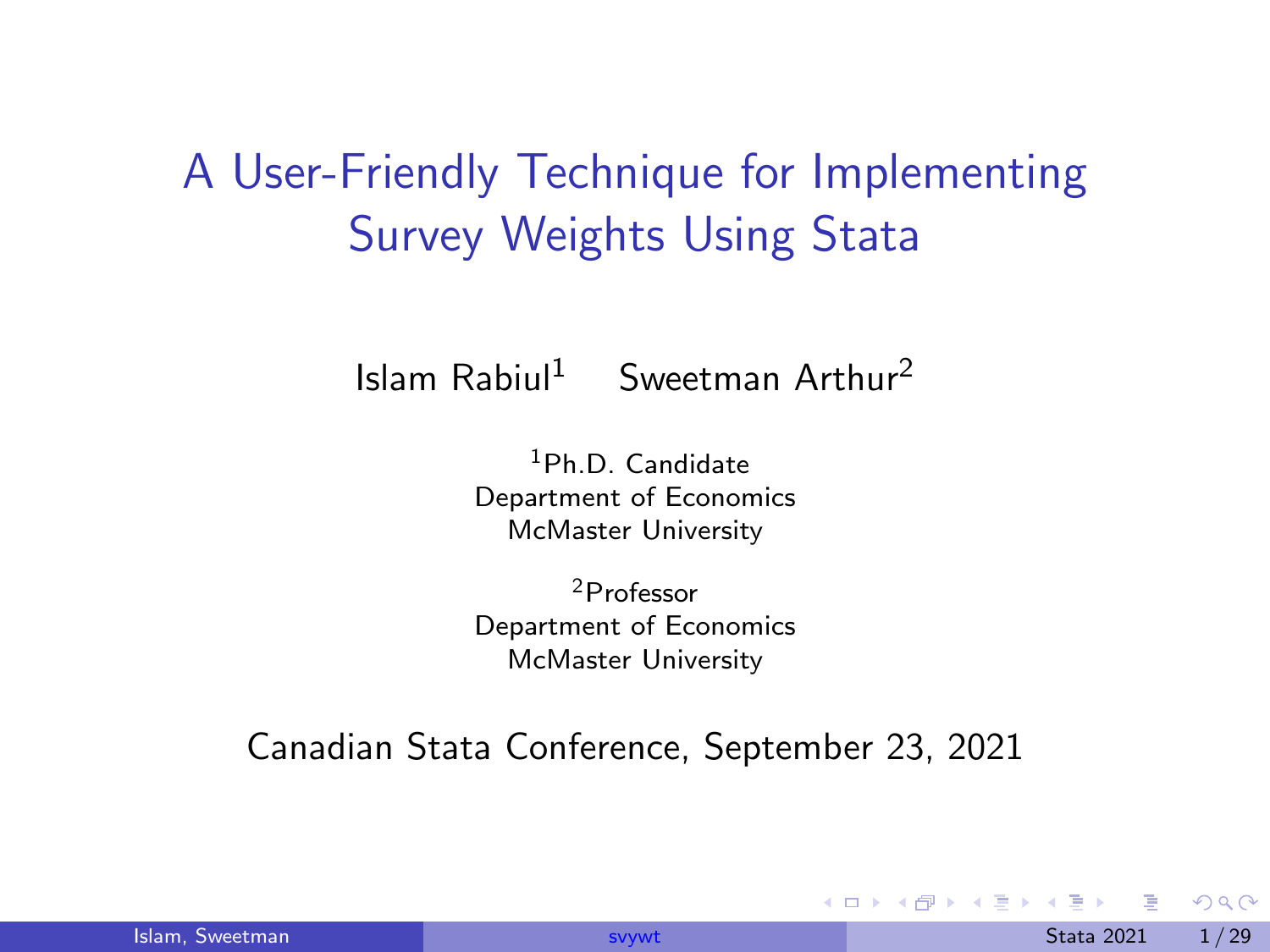# Table of Contents

### 1 [Motivation](#page-2-0)

- **[The Method](#page-4-0)**
- 3 [Overview of Results](#page-8-0)
- 4 [Simulation Strategy](#page-9-0)
- 5 [Simulation Results](#page-12-0)
- 6 [The Stata Program](#page-18-0)
- 7 [Example with Real Data](#page-19-0)
	- **[Conclusions](#page-26-0)**

4 0 8

Э×

 $QQ$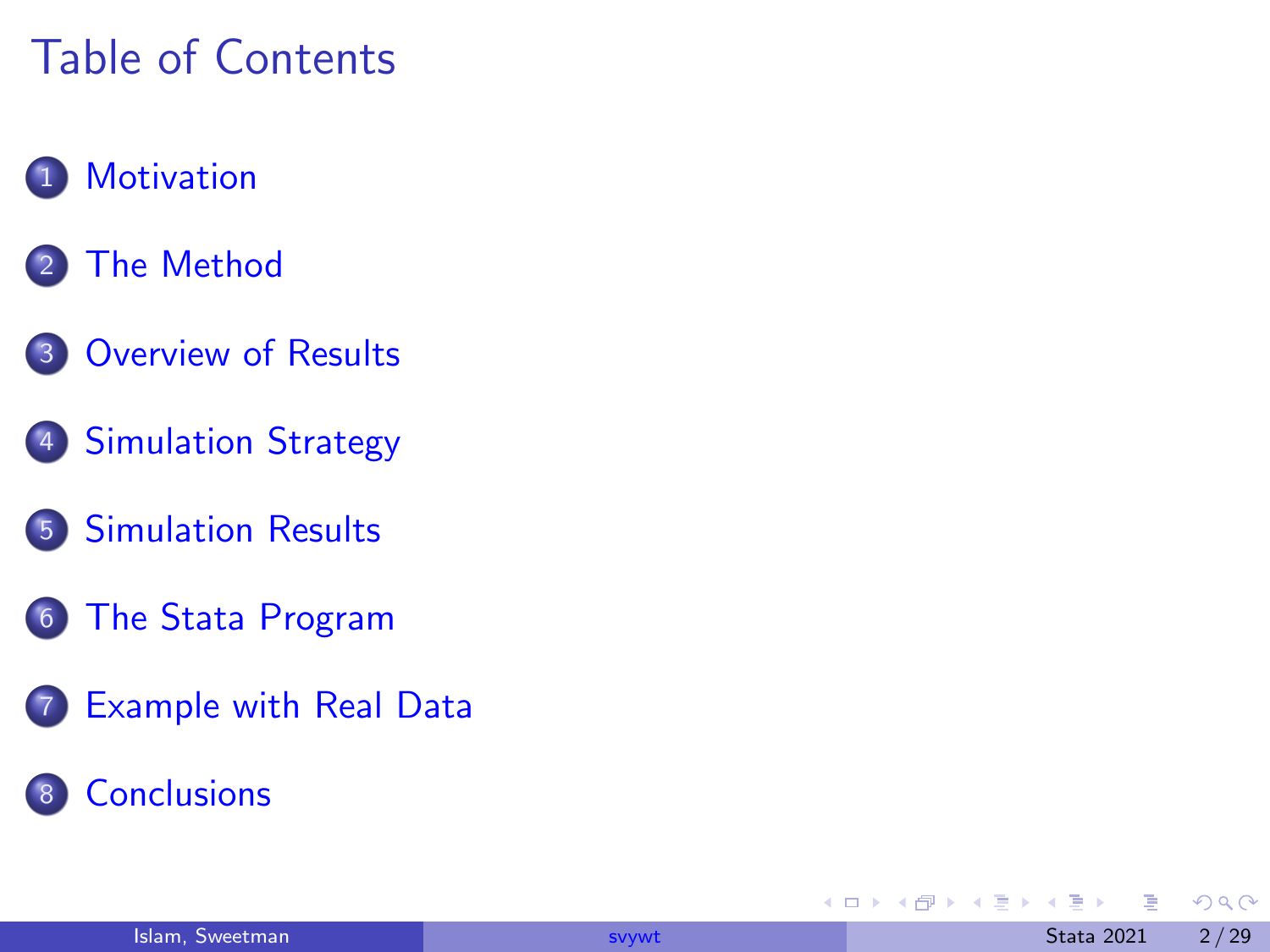## <span id="page-2-0"></span>**Motivation**

• Survey data frequently suffer from bias for many reasons

- $\blacktriangleright$  Non-random non-response
- $\blacktriangleright$  Non-random attrition
- $\triangleright$  Non-random solicitation of respondents
- Survey statisticians recommend using survey weights to improve quality of estimation when selection on observables & if "sufficient" auxiliary data available
- Auxiliary data available from a large sample or population
	- $\triangleright$  Data that come from out of sample to calibrate with are known as Auxiliary data

 $\Omega$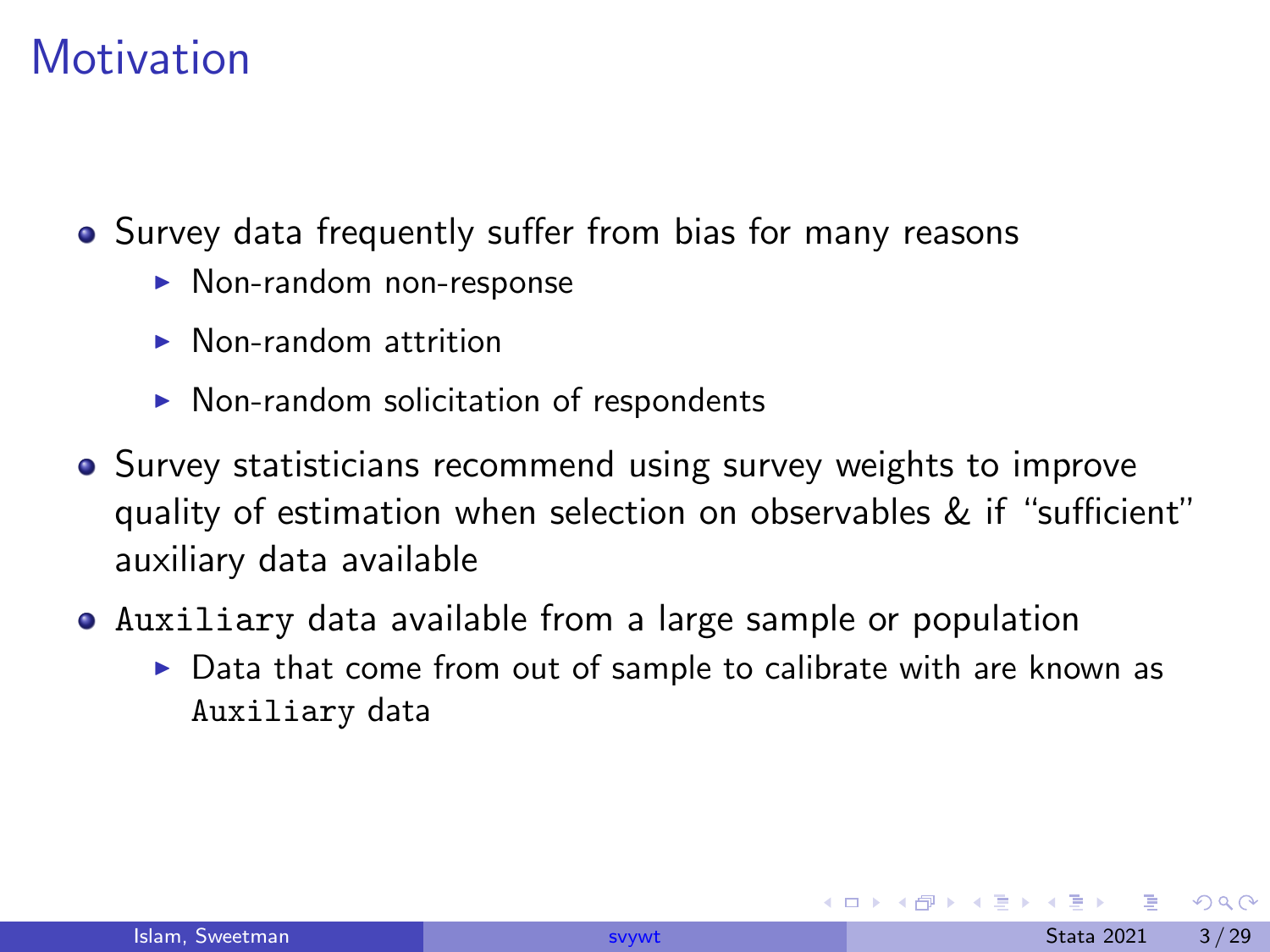## **Motivation**

- Reintroducing: An easy to use GMM method of weighted regression analysis using auxiliary data by Imbens & Lancaster, and Hellerstein and Imbens
	- $\blacktriangleright$  Developing Stata program
	- $\blacktriangleright$  Easy to implement in Stata
- This method can be used for wide variety of estimators (any GMM estimators)
	- $\triangleright$  We implement OLS/Logit/Probit
	- $\blacktriangleright$  In this presentation, focus only on Logit
- Simulation to compare the proposed method to:
	- $\blacktriangleright$  Unweighted model
	- $\triangleright$  Weighted model with weights generated by iterative proportional fitting (IPF) raking, using command ipfraking.ado presented in a 2014 Stata Journal article by Kolenikov, S.

 $200$ 

イロト イ押ト イヨト イヨト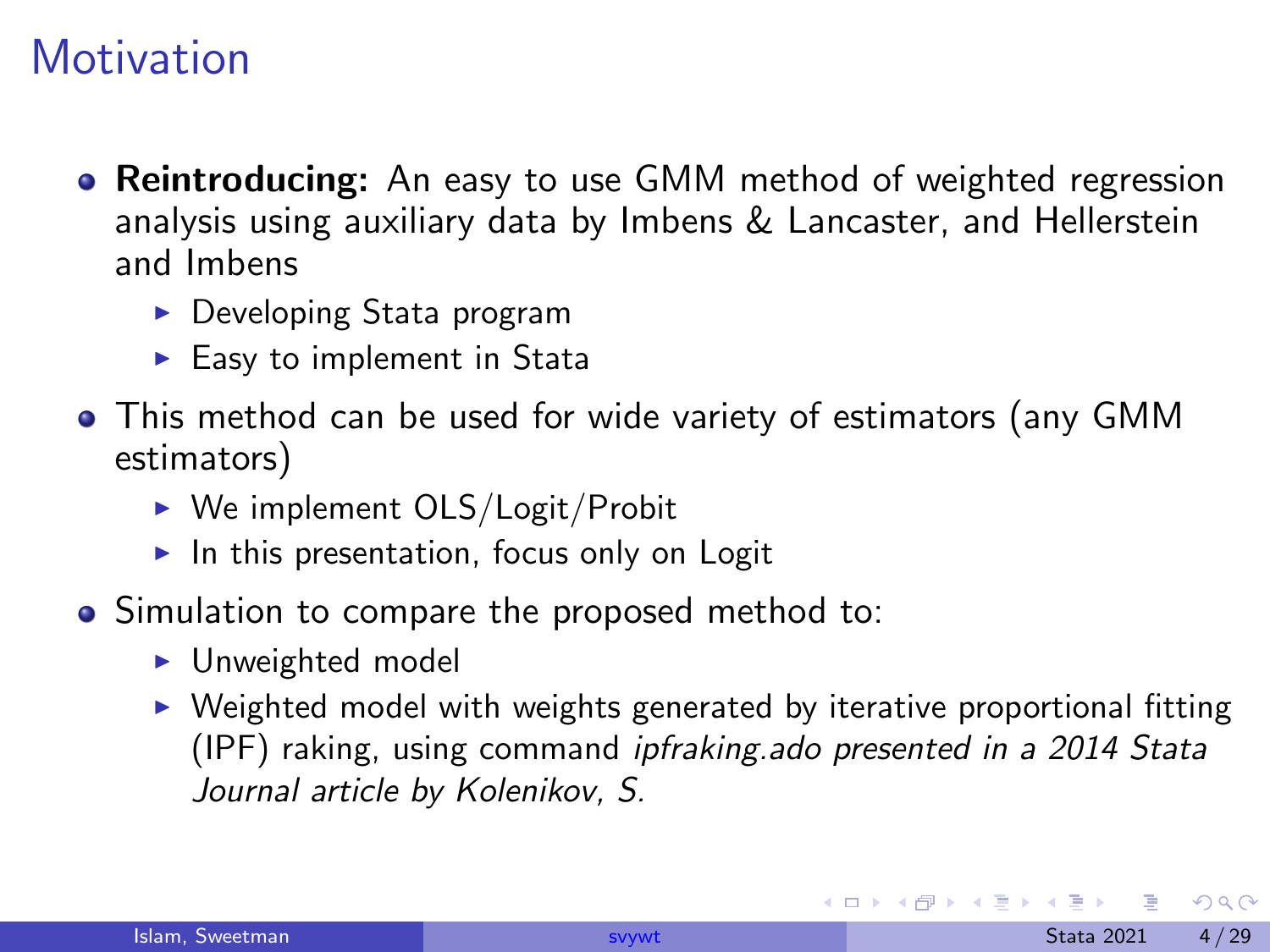- <span id="page-4-0"></span>• Imbens and Lancaster (1994) "Combining Micro and Macro Data in Microeconometric Models" Review of Economic Studies
- Hellerstein and Imbens (hereafter H&I) (1999) "Moment Restrictions From Auxiliary Data by Weighting" Review of Economics and Statistics
- H&I use moment restrictions from auxiliary/population data to (implicitly) re-weight survey data
	- $\triangleright$  Generally requires uncentered first, second and cross moments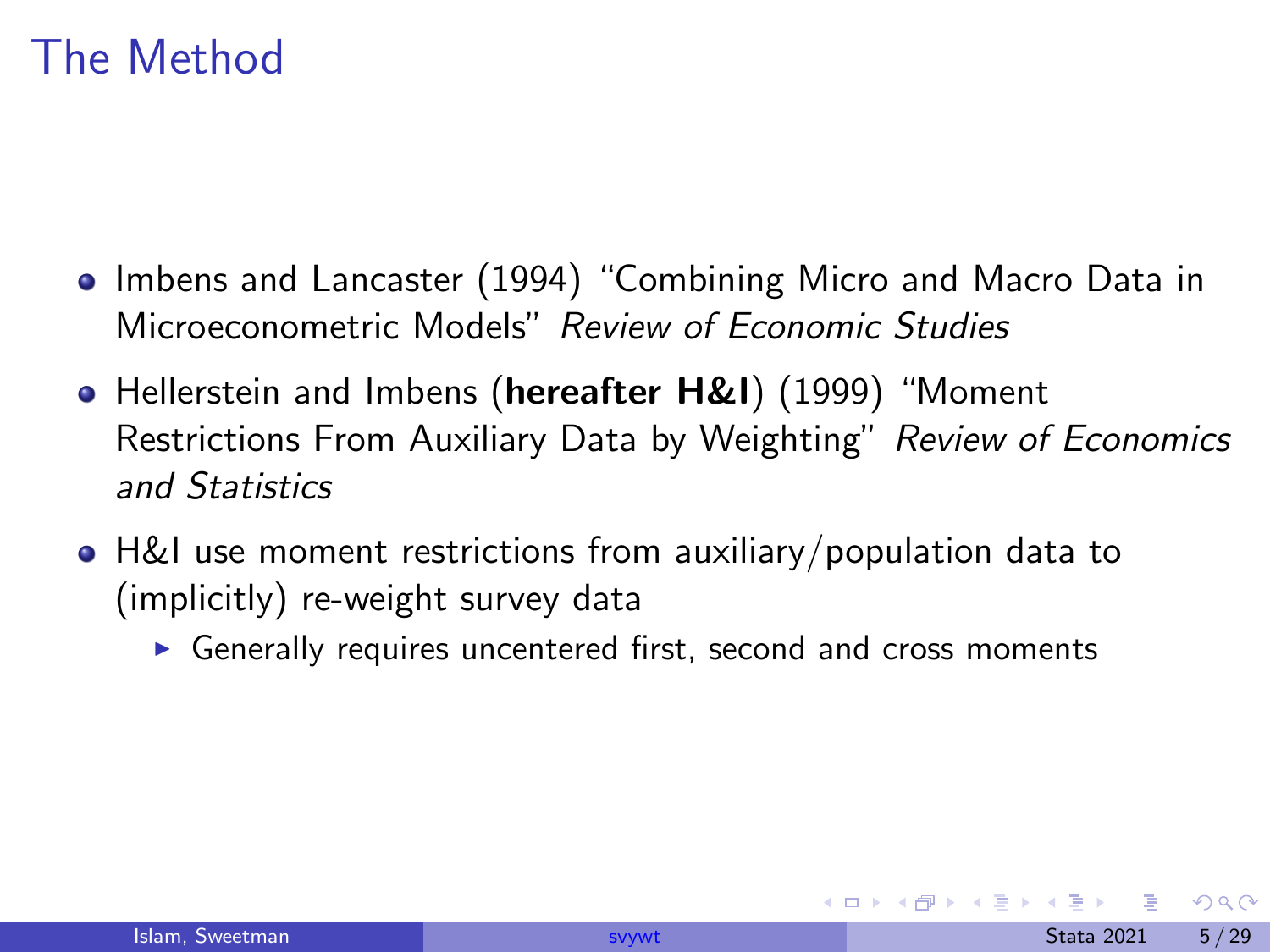- Auxiliary data are assumed to represent the population
- H&I differs from conventional (e.g., raking) methods because
	- $\triangleright$  Conventional methods create general purpose weights
	- $\blacktriangleright$  H&I simultaneously estimates coefficients of the model of interest, and generates model-specific weights by matching sample moments to population moments
	- $\triangleright$  However, H&I can also be used in generating general purpose weights when model is not specified
- Can be extended to virtually any GMM model
- Suitable for auxiliary data on continuous and discrete variables

 $200$ 

化重新润滑脂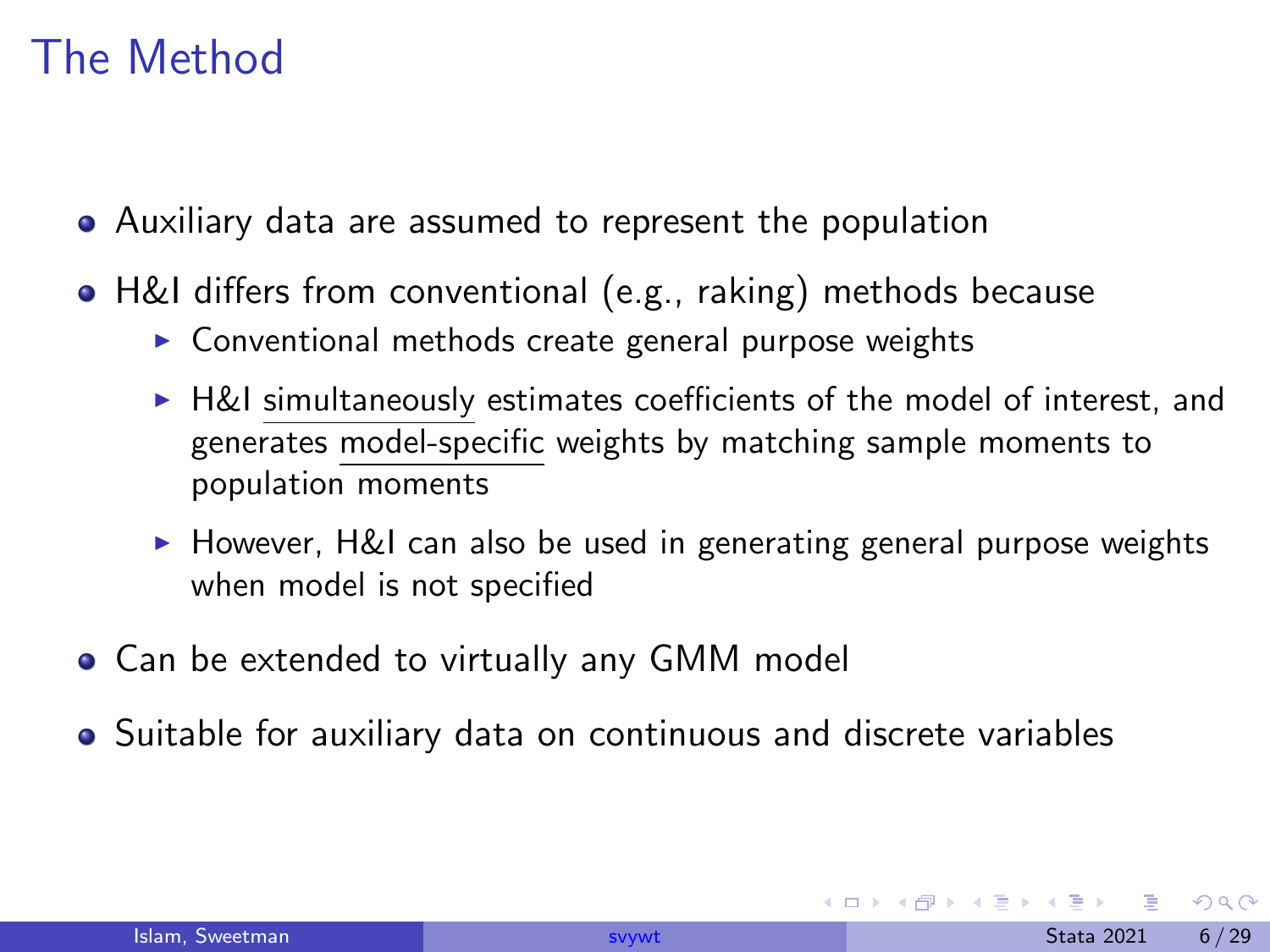• Moment restrictions

$$
E \rho(y, x, \beta, \lambda) = E\begin{bmatrix} \rho_1(y, x, \beta, \lambda) \\ \rho_2(y, x, \lambda) \end{bmatrix} = E\begin{bmatrix} \frac{x f(\beta' x)}{1 + e^{\lambda' h(y, x)}} \\ \frac{h_m(y, x)}{1 + e^{\lambda' h(y, x)}} \end{bmatrix} = 0
$$

 $\rho_1$  : weighted score functions from log-likelihood for Logit/Probit model (or weighted normal equations for OLS)

 $\rho_2$  : weighted distance of individual observation for each weighting variable from the respective auxiliary/population moment

#### • GMM chooses -simultaneously-

 $\beta$ : the coefficients of the model of interest to minimize its weighted criterion function

#### AND

 $\lambda$  : to make the weighted moments in the sample as close to that (those) in the population as possible

 $200$ 

(ロト (個) (ミト (重)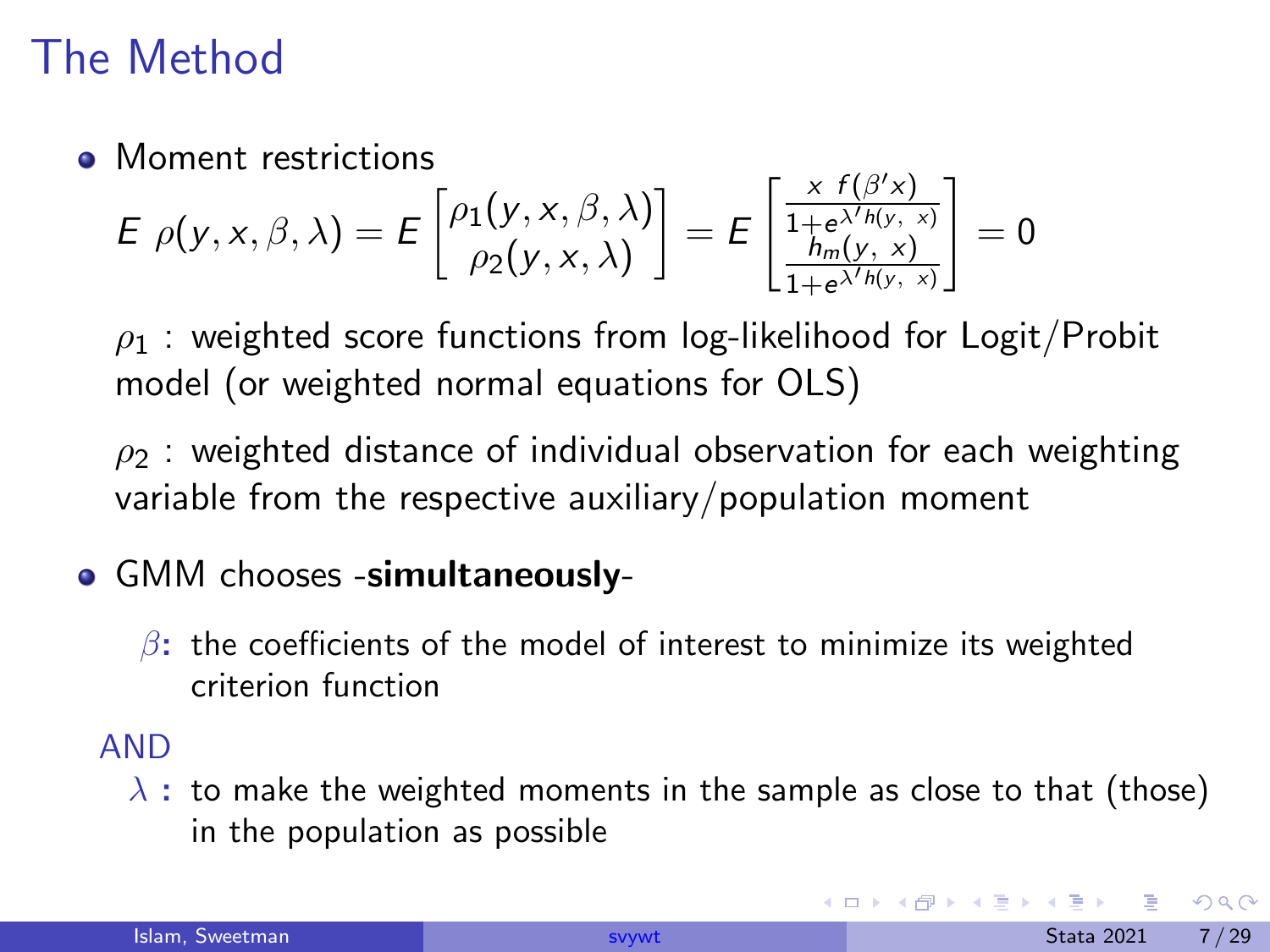• In: 
$$
E\left[\frac{\frac{x f(\beta' x)}{1 + e^{\lambda' h(y, x)}}}{\frac{h_m(y, x)}{1 + e^{\lambda' h(y, x)}}}\right] = 0
$$

 $h_m(y, x)$ : deviates the survey variables from their respective auxiliary/population moments

 $\blacktriangleright$  E[weighted  $h_m(y, x)$ ] = 0

**• For example,** age, female, and age\*female are weighting variables

• then,

$$
h_{Age} = Age_i - \overline{Age_{pop}}; i = 1...n
$$
  
\n
$$
h_{female} = female_i - \overline{female_{pop}}; i = 1...n
$$
  
\nand  
\n
$$
h_{female*age} = female*age_i - \overline{female*age_{pop}}; i = 1...n
$$

4日下

 $200$ 

化重新润滑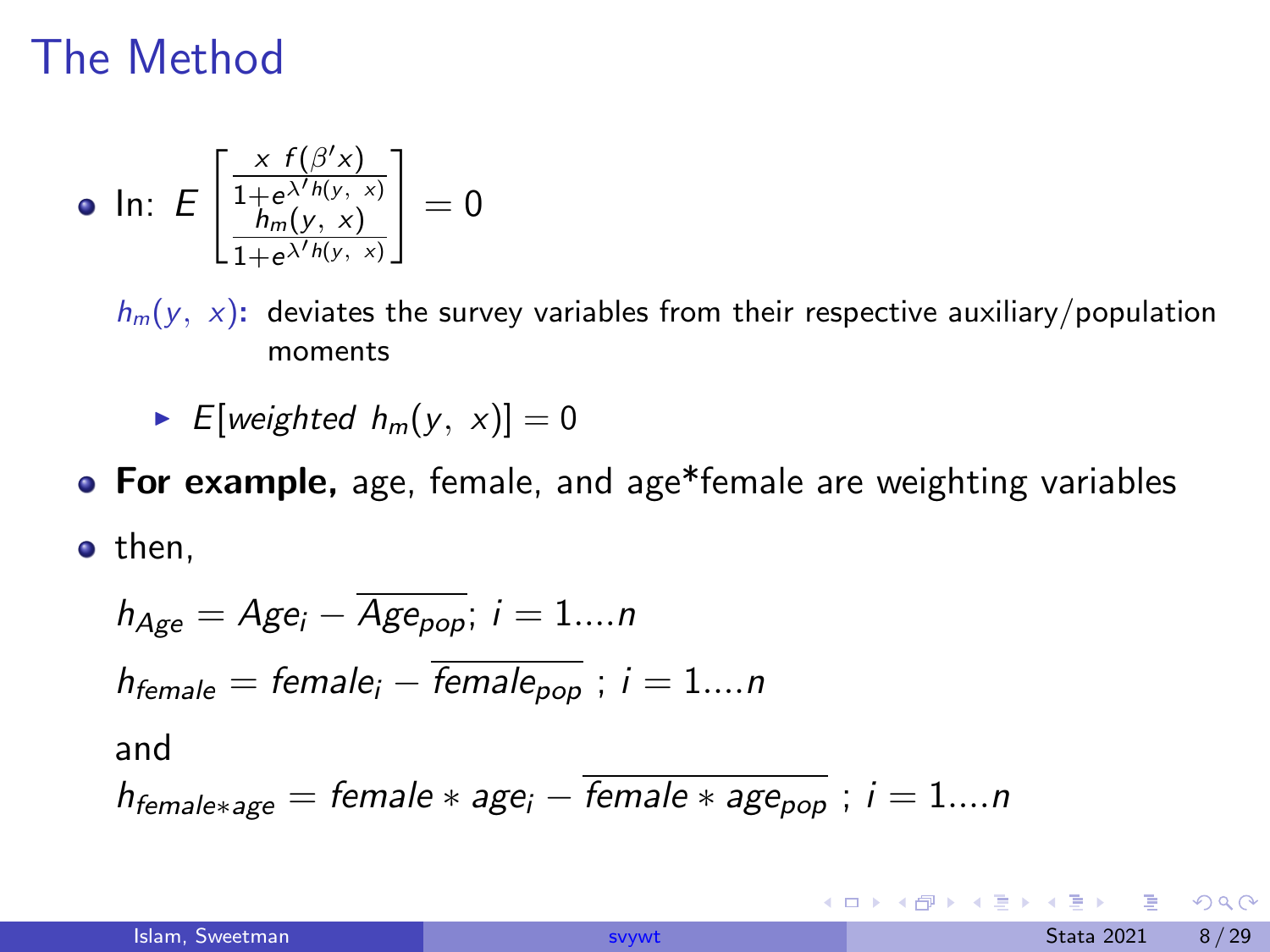## <span id="page-8-0"></span>Overview of Results

- H&I improves precision of estimates in small simple random samples
- With sufficient auxiliary data on  $x$  and  $y$ , H&I performs better in a setting with biased sampling based on observables than unweighted regression and ipfraking
	- $\blacktriangleright$  Largely comes from variance reduction and sometimes moderately from bias reduction
- With insufficient auxiliary data on **x** and particularly, no auxiliary data on y leads the unweighted method performing better than H&I and ipfraking

 $200$ 

化重新润滑脂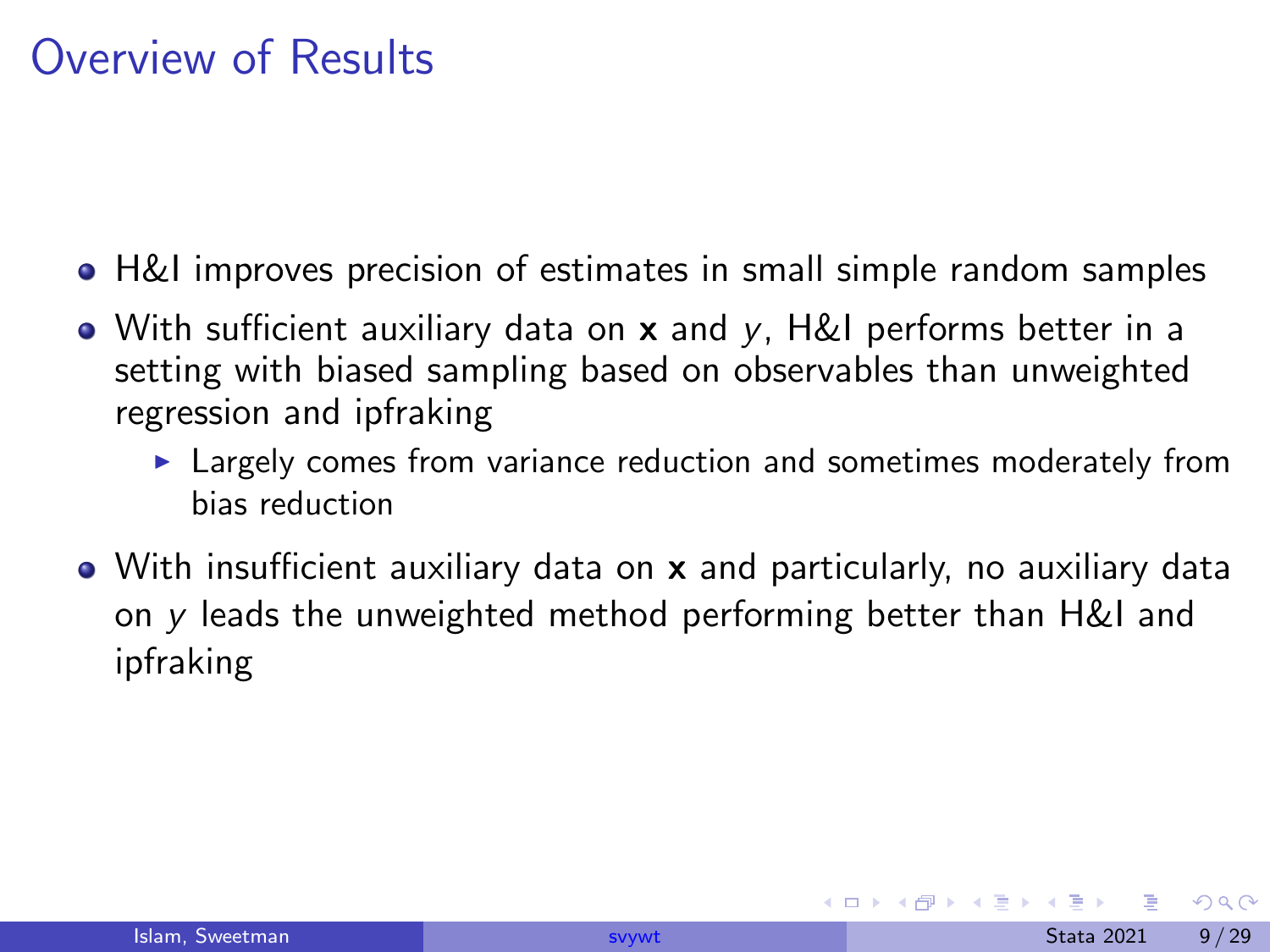## <span id="page-9-0"></span>Simulation Strategy

- Computer generated population
	- $\blacktriangleright$  Logistic distribution
	- Five regressors: three are continuous  $(x)$  and two are discrete  $(d)$
	- $\blacktriangleright$  Size: 100, 050
	- **Correlation among regressors:**

| Variables Name | X <sub>1</sub> | x <sub>2</sub>    | $X_3$ | a1 | a› |
|----------------|----------------|-------------------|-------|----|----|
| $x_1$          |                |                   |       |    |    |
| $x_2$          | 0.50           |                   |       |    |    |
|                | $\mathbf{0}$   | 0.20              |       |    |    |
| $x_3$<br>$d_1$ | 0.48           | $0.32 \quad 0.28$ |       |    |    |
| d2             | 0              | 0.43              |       |    |    |

 $QQ$ 

 $\left\{ \begin{array}{ccc} 0 & 0 & 0 \\ 0 & 0 & 0 \\ 0 & 0 & 0 \end{array} \right\}$ 

4 0 8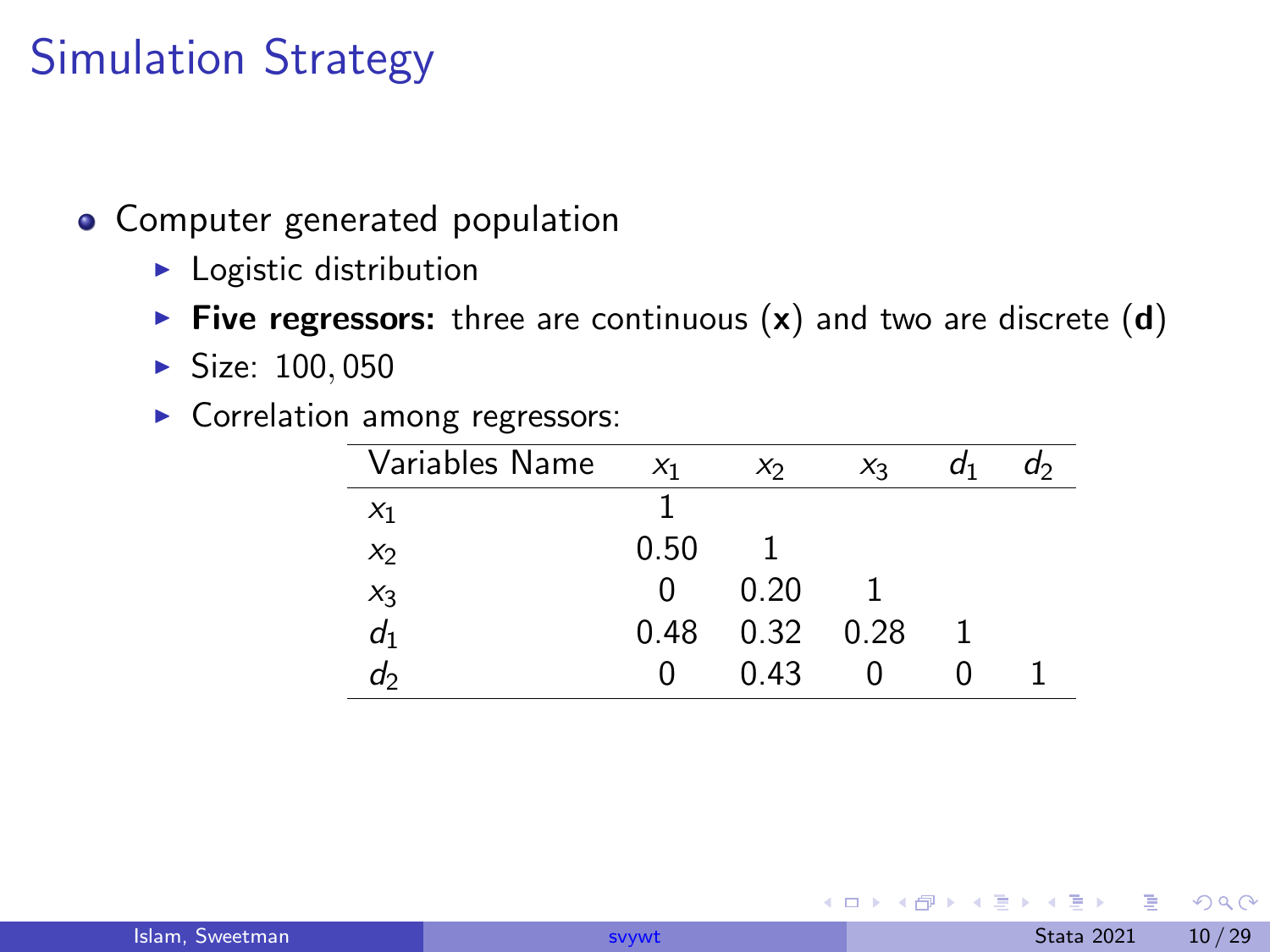# Simulation Strategy

- **Computer generated population** 
	- $\triangleright$  y is generated with  $pr(y = 1) = 0.5$
	- **The Logit probability:**  $pr(y = 1) = \frac{exp(\beta'x)}{1 + exp(\beta'x)}$
	- $\rightarrow \ \beta' x = 2 + 5x_1 2x_2 + 3x_3 + d_1 7d_2$

**•** Sample

- $n = 200, 500$  and 2500
- $\triangleright$  Selection on  $x(s)$  and/or y variables (selection on y sometime called "choice based sampling" or "endogenous sampling") and simple random sample
- $\triangleright$  Selection on y can happen in a sample of 500 observations if we draw 300 observations with  $y = 0$  and 200 observations with  $y = 1$

#### **o** Iterations: 1000

 $QQQ$ 

→ 何 ▶ → ヨ ▶ → ヨ ▶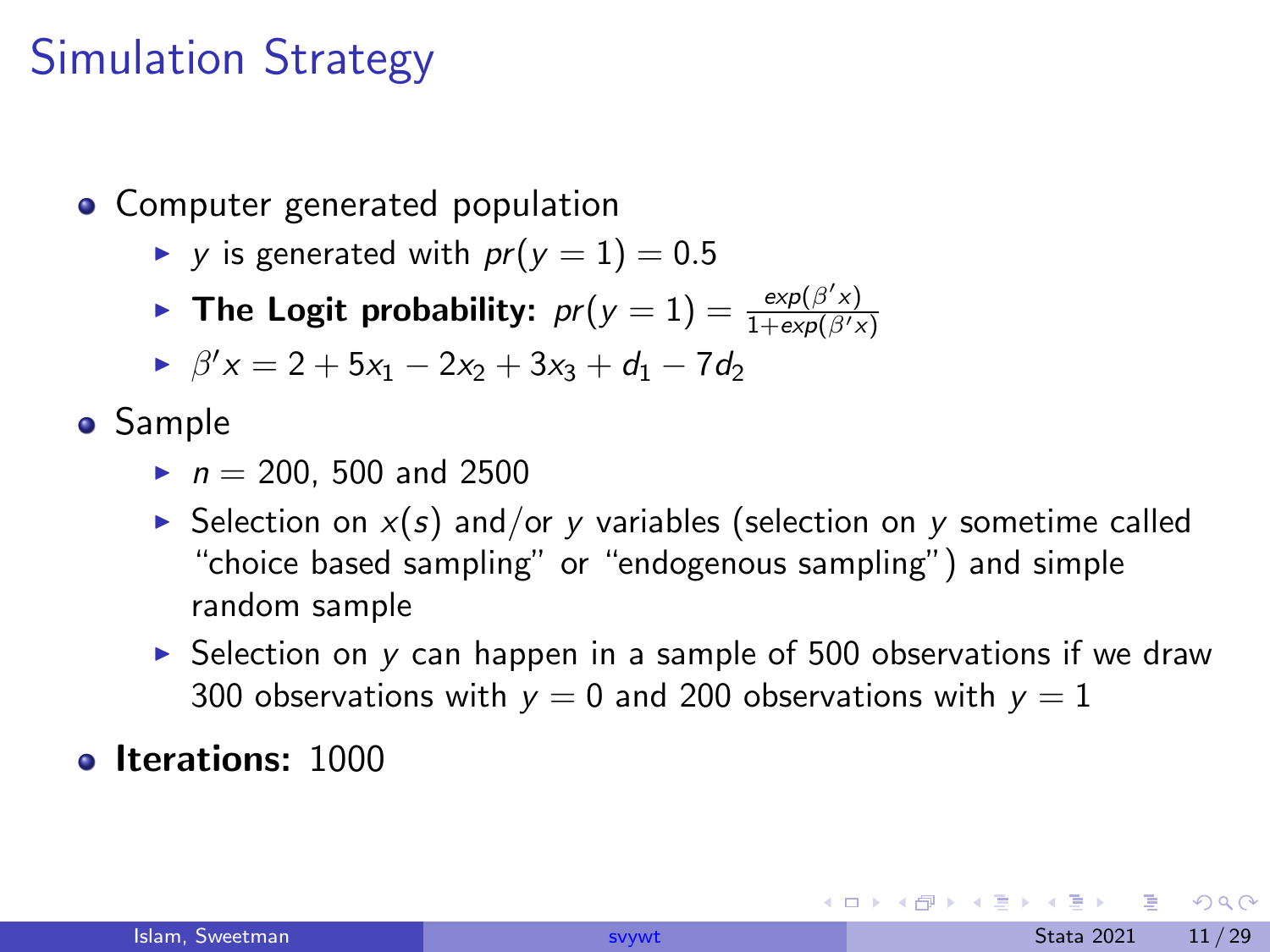# Simulation Strategy

#### Various models based on auxiliary data used

|                | Moments used                                       |          |                                                                                              |
|----------------|----------------------------------------------------|----------|----------------------------------------------------------------------------------------------|
| Models         | x & y                                              | Only x   | comments                                                                                     |
| 1              | First                                              |          |                                                                                              |
| $\overline{2}$ | First & Second                                     |          | Theoretical world, assuming<br>moments are available from<br>auxiliary data on each variable |
| 3              | First, Second & Cross                              |          |                                                                                              |
| 4              | First & Cross                                      |          |                                                                                              |
| 5              | Same as model-3 but no<br>moments on $x_2$ & $d_2$ |          |                                                                                              |
| 6              | Same as model-4 but no<br>moments on $x_2$ & $d_2$ |          |                                                                                              |
|                |                                                    | First,   | More practical world, assuming                                                               |
|                |                                                    | Second & | moments may not be available on                                                              |
|                |                                                    | Cross    | each variable                                                                                |
| 8              |                                                    | First &  |                                                                                              |
|                |                                                    | Cross    |                                                                                              |
|                | Same as model-3 but                                |          |                                                                                              |
| 9              | without first moment on                            |          |                                                                                              |
|                | $d_2$ , cross moment on $x_1d_1$                   |          |                                                                                              |
|                | and second moment on $x_3$                         |          |                                                                                              |

4日下

す唐をす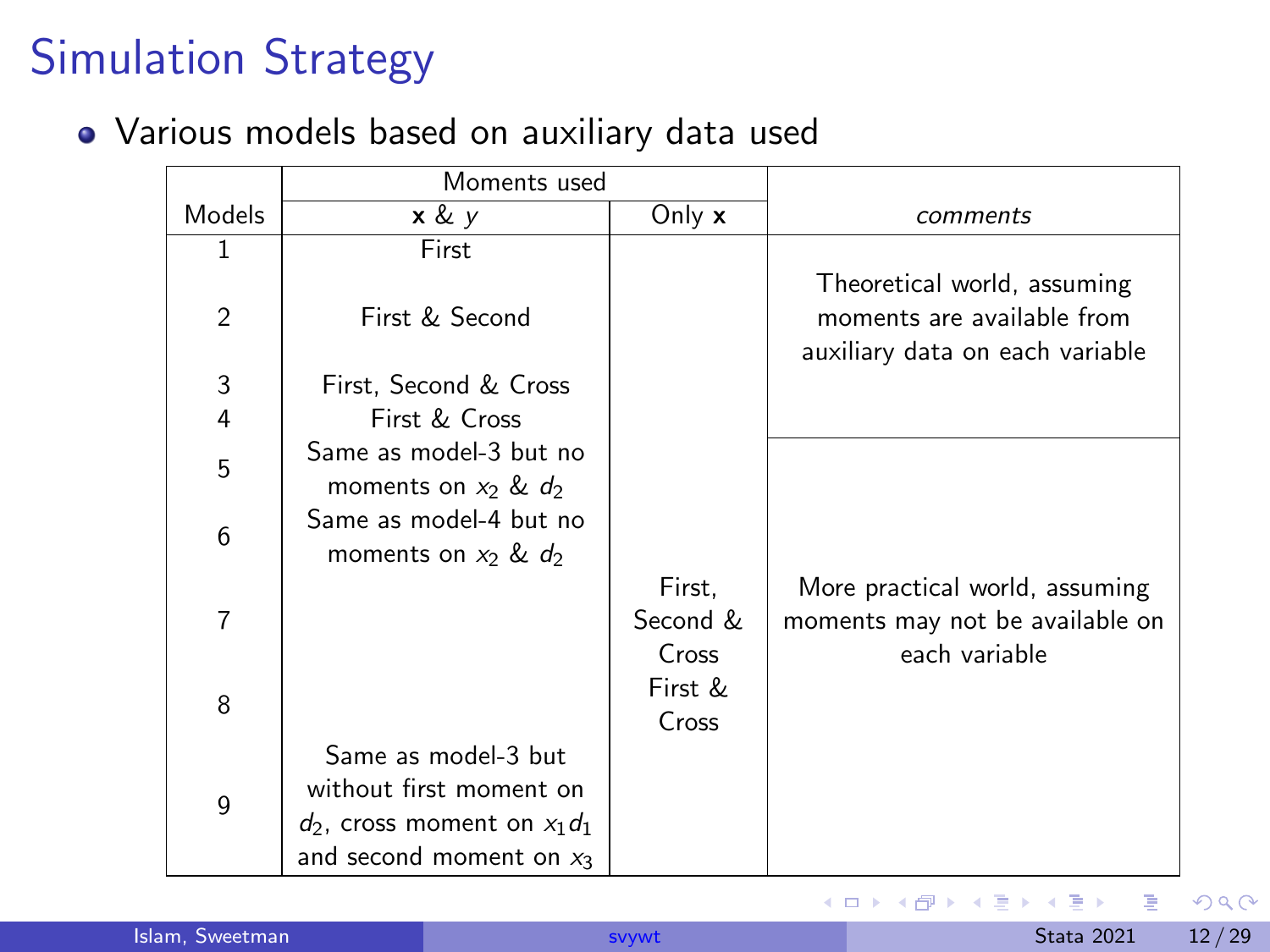# <span id="page-12-0"></span>Simulation Results (sample only on y)

- Results from 200 observations are not presented
- $\bullet$  Size 500 & 2500
- 60% observations with  $y = 0$  and 40% with  $y = 1$
- All statistics presented under various models unless otherwise mentioned are ratios of mean squared errors (MSE)
- $\bullet$  If any ratio is less than one, e.g., 0.31, it means the MSE of the method in the numerator is only 31% of that of the denominator
- In subsequent tables, if any ratio is marked as 'Black," it is better compared to the benchmark method, & if it is "Red," it is worse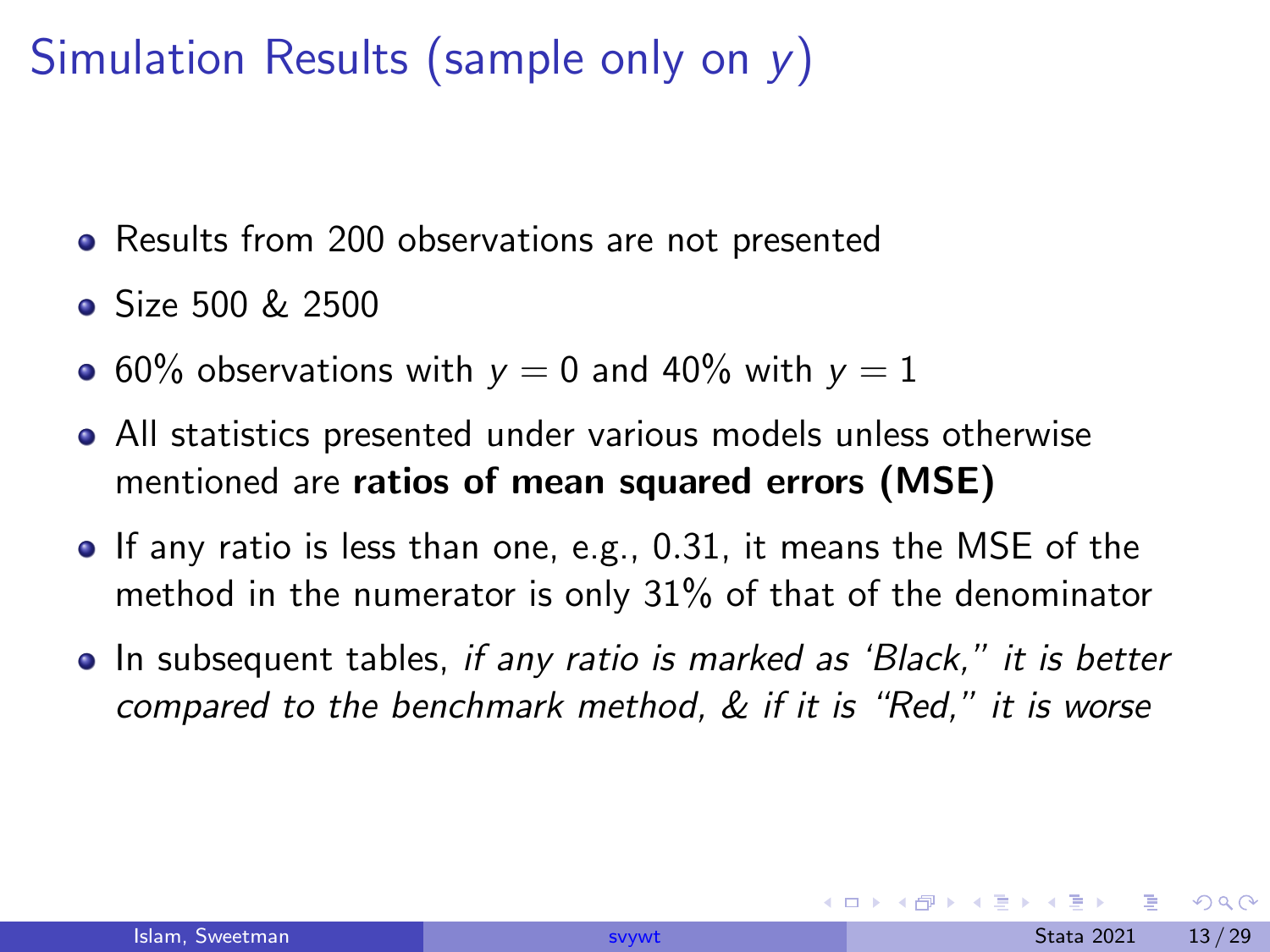# Simulation Results (sample only on y)

• Model-3 (first, second and cross moments of  $x$ , d and  $y$ )

|                | H&I/Unweighted | ipf/Unweighted | H&I/ipf | H&I/Unweighted | ipf/Unweighted | H&I/ipf |
|----------------|----------------|----------------|---------|----------------|----------------|---------|
|                |                | $n = 500$      |         |                | $n = 2500$     |         |
| const          | 0.31           | 0.48           | 0.65    | 0.06           | 0.10           | 0.64    |
| $x_1$          | 0.81           | 1.08           | 0.75    | 0.72           | 0.92           | 0.78    |
| X <sub>2</sub> | 0.69           | 1.00           | 0.69    | 0.63           | 0.92           | 0.69    |
| $X_3$          | 0.63           | 0.93           | 0.68    | 0.51           | 0.83           | 0.62    |
| $d_1$          | 0.41           | 0.57           | 0.72    | 0.39           | 0.52           | 0.75    |
| d <sub>2</sub> | 0.69           | 0.91           | 0.76    | 0.60           | 0.73           | 0.82    |

#### • Model-5 (first, second and cross moments of all but  $x_2$ ,  $d_2$ )

|       | H&I/Unweighted | ipf/Unweighted | H&I/ipf | H&I/Unweighted | ipf/Unweighted | H&I/ipf |
|-------|----------------|----------------|---------|----------------|----------------|---------|
|       |                | $n = 500$      |         |                | $n = 2500$     |         |
| const | 0.59           | 0.60           | 0.99    | 0.12           | 0.13           | 0.96    |
| $x_1$ | 1.02           | 1.05           | 0.97    | 0.97           | 1.01           | 0.96    |
| $x_2$ | 1.05           | 1.04           | 1.01    | 1.02           | 1.03           | 1.00    |
| $X_3$ | 0.93           | 0.96           | 0.96    | 0.82           | 0.91           | 0.90    |
| $d_1$ | 0.79           | 0.83           | 0.95    | 0.81           | 0.82           | 0.99    |
| $d_2$ | 1.07           | 1.06           | 1.01    | 1.04           | 1.04           | 1.00    |

| Islam, Sweetman |  |
|-----------------|--|
|                 |  |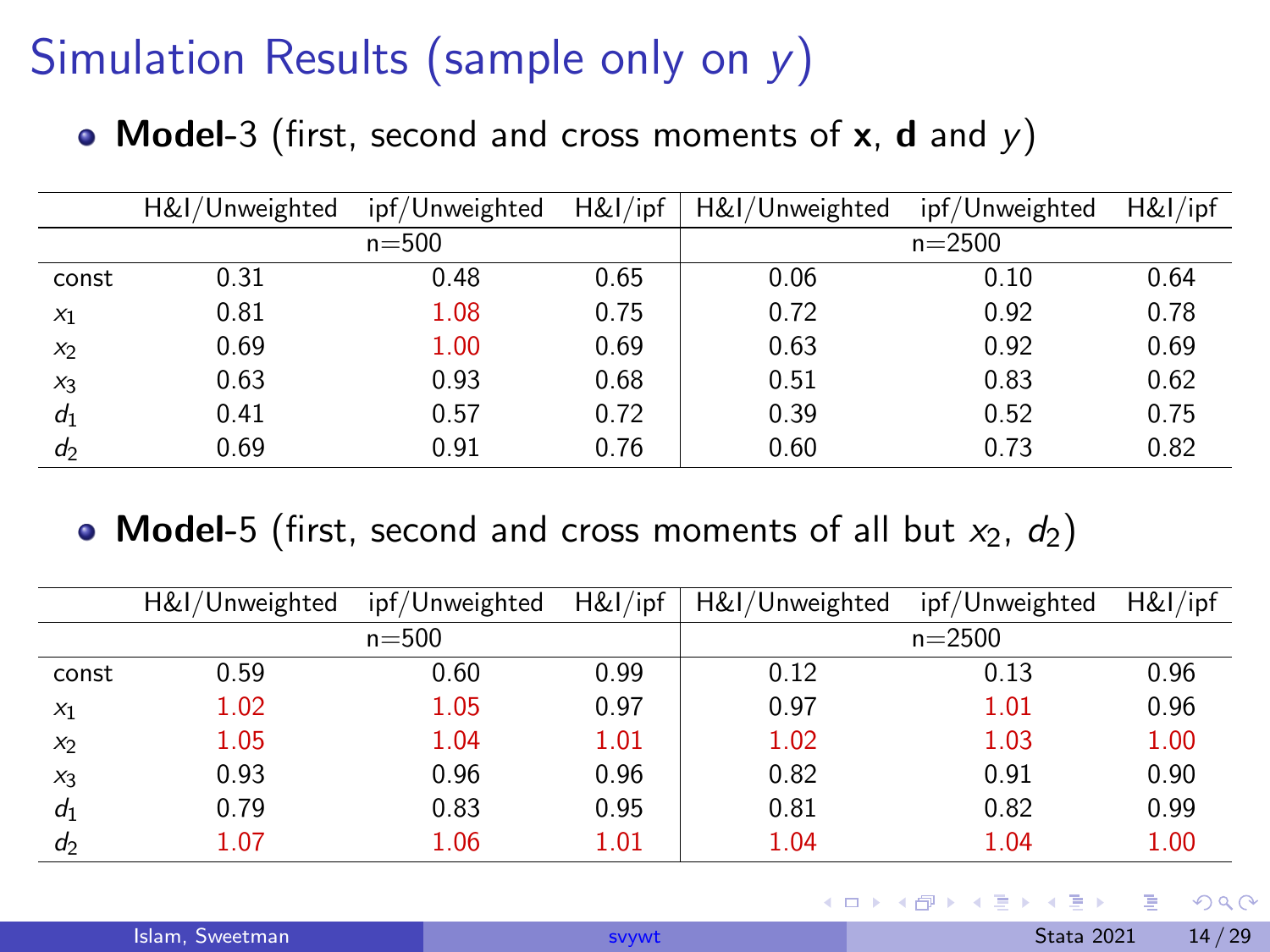# Simulation Results (sample only on y)

#### Model-9 (Have some moments on each variable, but not all of them)

|       | H&I/Unweighted | ipf/Unweighted | H&I/ipf | H&I/Unweighted | ipf/Unweighted | H&I/ipf |
|-------|----------------|----------------|---------|----------------|----------------|---------|
|       |                | $n = 500$      |         |                | $n = 2500$     |         |
| const | 0.59           | 0.50           | 1.19    | 0.12           | 0.10           | 1.17    |
| $x_1$ | 0.93           | 1.10           | 0.84    | 0.78           | 0.93           | 0.84    |
| $x_2$ | 0.76           | 1.02           | 0.75    | 0.67           | 0.91           | 0.73    |
| $x_3$ | 0.82           | 0.95           | 0.87    | 0.62           | 0.83           | 0.75    |
| $d_1$ | 0.55           | 0.57           | 0.97    | 0.56           | 0.58           | 0.97    |
| d     | 0.83           | 0.88           | 0.94    | 0.76           | 0.74           | 1.02    |

不自下

化重新化

 $QQ$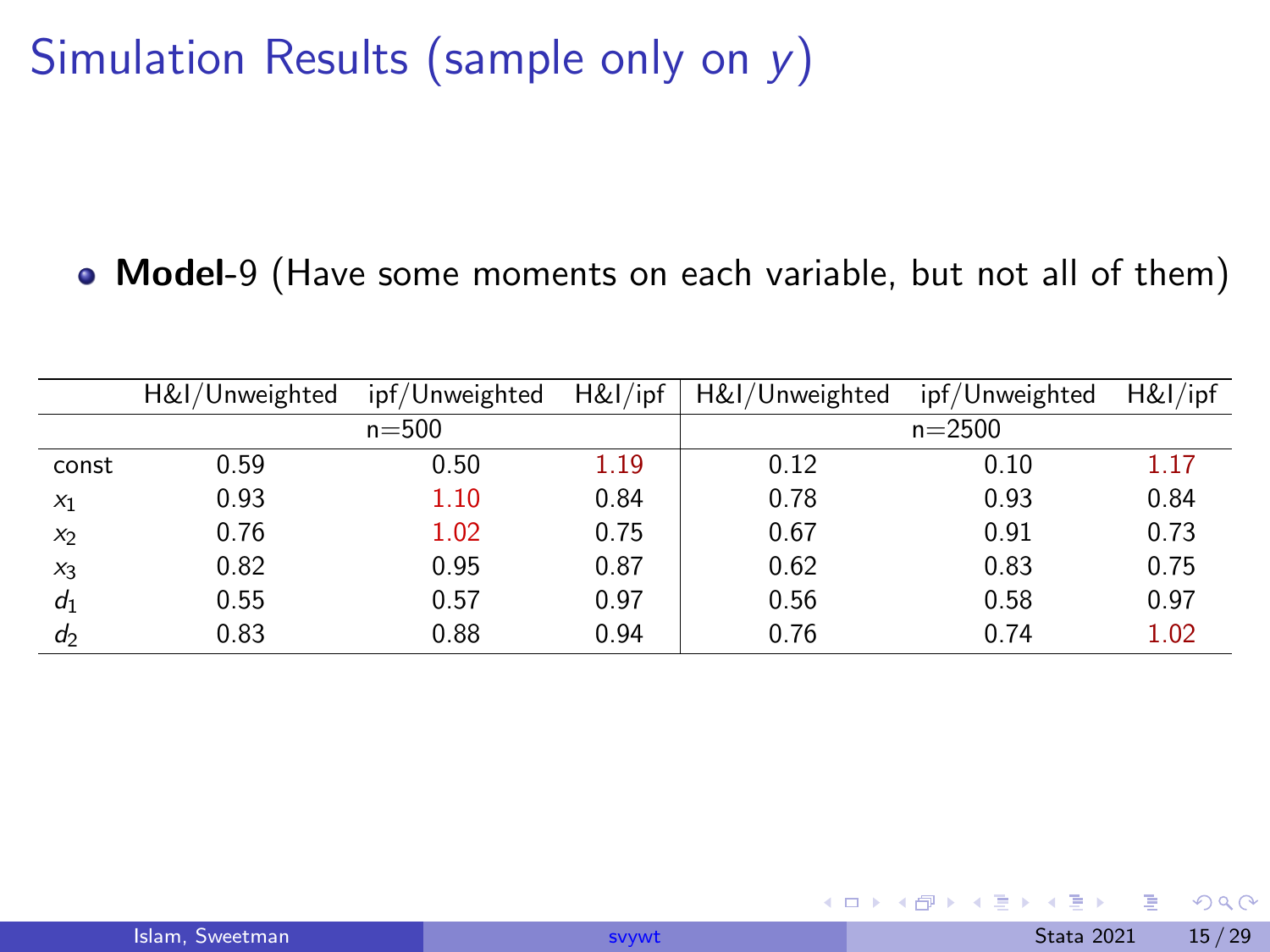Simulation Results (Sample on  $x_3$  and  $d_1$ )

- Size 500 & 2500
- Four strata based on values of  $x_3$ , and  $d_1$

| $d_1 = 0$                                                          | $d_1 = 1$               |
|--------------------------------------------------------------------|-------------------------|
| $x_3 < \bar{x}_3$ Oversampling (by 56%)                            | Under-sampling (by 36%) |
| $x_3 \geq \bar{x}_3$ Under-sampling (by 36%) Oversampling (by 56%) |                         |

不自下

化重新化

 $QQ$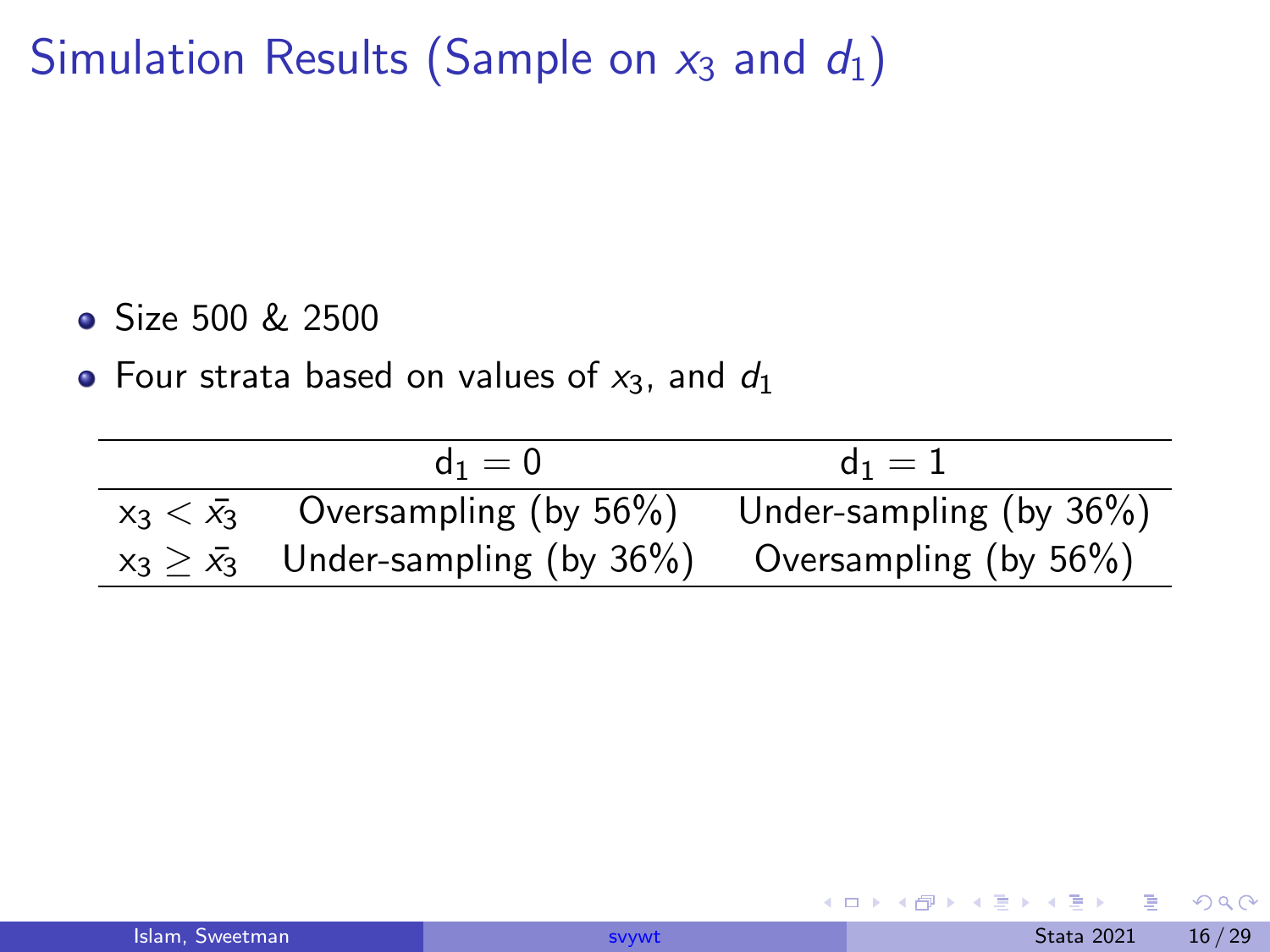# Simulation Results (Sample on  $x_3$  and  $d_1$ )

• Model-3 (first, second and cross moments of  $x$ , d and  $y$ )

|       | H&I/Unweighted | ipf/Unweighted | H&I/ipf | H&I/Unweighted | ipf/Unweighted | H&I/ipf |
|-------|----------------|----------------|---------|----------------|----------------|---------|
|       |                | $n = 500$      |         |                | $n = 2500$     |         |
| const | 0.56           | 0.89           | 0.63    | 0.45           | 0.68           | 0.66    |
| $x_1$ | 0.86           | 1.18           | 0.72    | 0.75           | 1.06           | 0.71    |
| $x_2$ | 0.73           | 1.12           | 0.65    | 0.68           | 1.10           | 0.62    |
| $X_3$ | 0.70           | 0.99           | 0.71    | 0.64           | 0.91           | 0.71    |
| $d_1$ | 0.42           | 0.61           | 0.68    | 0.43           | 0.65           | 0.66    |
| $d_2$ | 0.69           | 0.96           | 0.73    | 0.62           | 0.82           | 0.75    |

#### • Model-5 (first, second and cross moments of all but  $x_2$ ,  $d_2$ )

|       | H&I/Unweighted | ipf/Unweighted | H&I/ipf | H&I/Unweighted | ipf/Unweighted | H&I/ipf |
|-------|----------------|----------------|---------|----------------|----------------|---------|
|       |                | $n = 500$      |         |                | $n = 2500$     |         |
| const | 1.00           | 1.05           | 0.95    | 0.91           | 0.98           | 0.93    |
| $x_1$ | 1.06           | 1.14           | 0.93    | 1.02           | 1.13           | 0.90    |
| $x_2$ | 1.08           | 1.16           | 0.93    | 1.06           | 1.16           | 0.91    |
| $X_3$ | 0.91           | 0.99           | 0.91    | 0.86           | 0.97           | 0.88    |
| $d_1$ | 0.88           | 0.97           | 0.92    | 0.90           | 1.00           | 0.90    |
| $d_2$ | $1.11\,$       | 1.15           | 0.96    | 1.10           | 1.17           | 0.94    |

| Islam, Sweetman |  |  |
|-----------------|--|--|
|                 |  |  |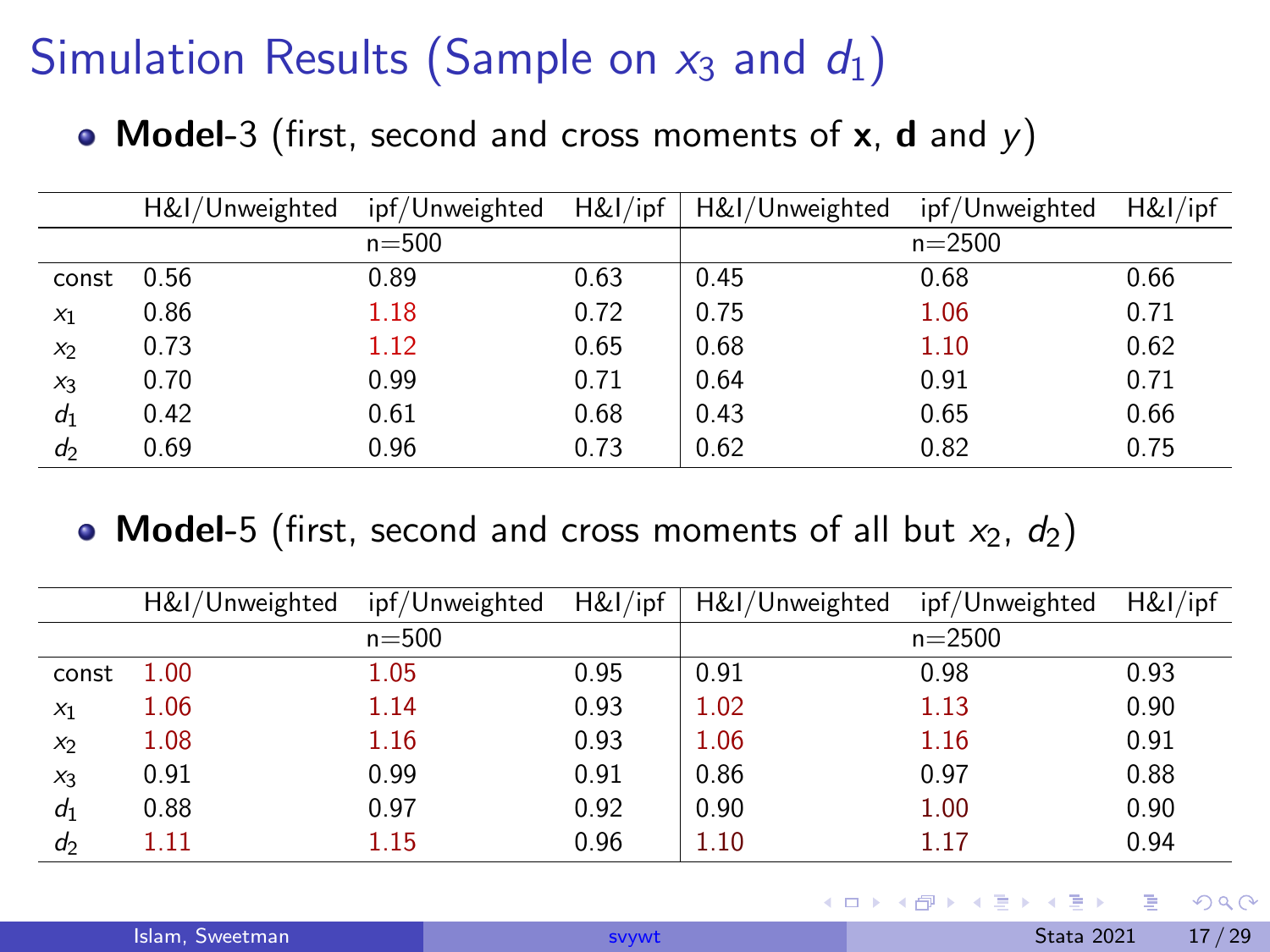# Simulation Results (Sample on  $x_3$  and  $d_1$ )

• Model-9 (Have some moments on each variable, but but not all of them)

|       | H&I/Unweighted | ipf/Unweighted | H&I/ipf | H&I/Unweighted | ipf/Unweighted | H&I/ipf |
|-------|----------------|----------------|---------|----------------|----------------|---------|
|       |                | $n = 500$      |         |                | $n = 2500$     |         |
| const | 1.06           | 0.92           | 1.15    | 0.92           | 0.70           | 1.32    |
| $x_1$ | 0.96           | 1.21           | 0.79    | 0.90           | 1.07           | 0.85    |
| $x_2$ | 0.76           | 1.19           | 0.64    | 0.73           | 1.10           | 0.67    |
| $X_3$ | 0.89           | 1.09           | 0.82    | 0.77           | 0.91           | 0.85    |
| $d_1$ | 0.66           | 0.71           | 0.94    | 0.65           | 0.69           | 0.93    |
| $d_2$ | 0.95           | 1.02           | 0.93    | 0.86           | 0.83           | 1.05    |

- **•** In simple random samples, H&I also performs better
	- $\blacktriangleright$  Improvement entirely comes from reduced variance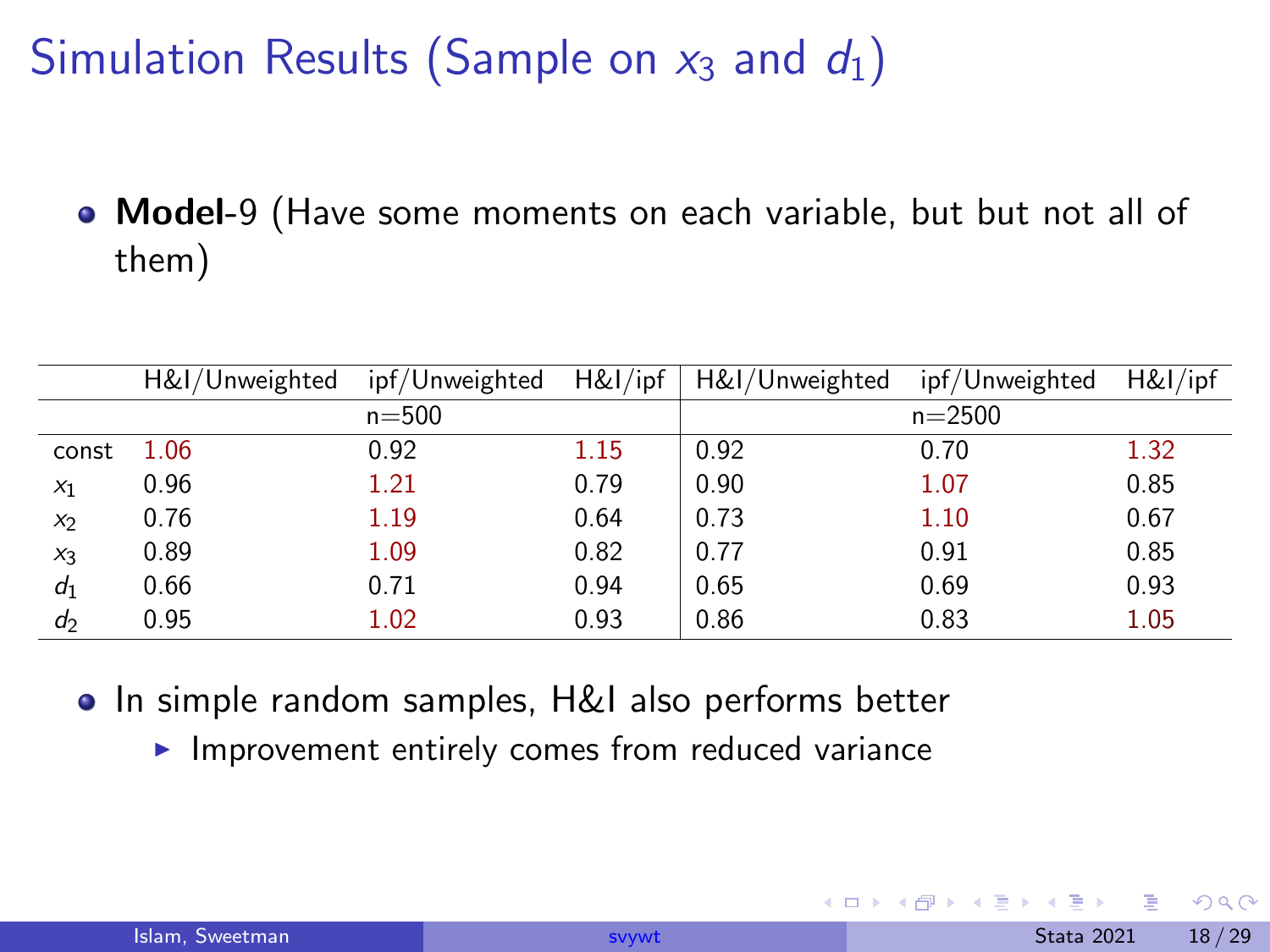## <span id="page-18-0"></span>The Stata Program

#### **•** Syntax

#### $\blacktriangleright$  Suggestions for program name or further options appreciated

| options             | Description                                                                                 |
|---------------------|---------------------------------------------------------------------------------------------|
| * wtvar(varlist)    | list of variables to be used in matching sample moments to population moments               |
| * moments (numlist) | list of respective moment values for the wtvar                                              |
| popsize(f)          | the size of the population from which the sample is drawn                                   |
| model(name)         | the name of the model, which could be logit or probit, the default is OLS                   |
| owobst()            | weight only or bootstrap option defined by wtonly or boot, the default is as is the model() |
| noextract           | suppress weights from showing up both as variables and statistics                           |
| nocompare           | suppress comparison of sample means to weighted means and population means                  |
| noconstant          | suppress constant both from regression model and instruments                                |
| nolog               | suppress log from GMM                                                                       |

svywt depvar indepvar(s) [if] [in], wtvar(varlist) moments(numlist)[options]

\* wtvar() and moments() are required.

 $QQ$ 

 $A \Box B$   $A \Box B$   $A \Box B$   $A \Box B$   $A \Box B$   $A$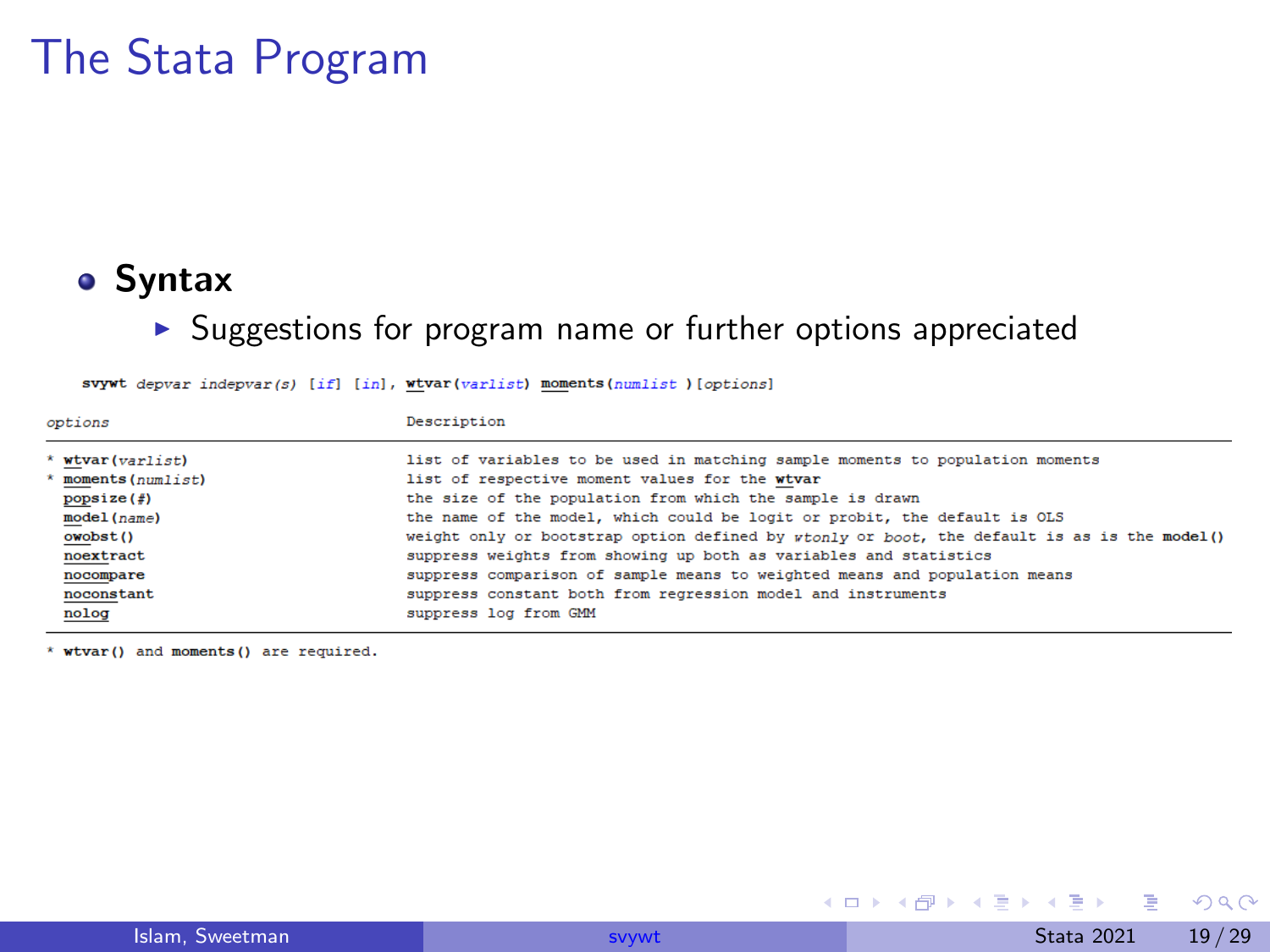## <span id="page-19-0"></span>Example with Real Data

- Stata's sample NHANES-II data
	- $\triangleright$  NHANES-II no StatCan data because of RDC access limitations
- Toy/illustrative model
- Two different sets of auxiliary data:
	- **1** Implied moments based on NHANES-II weights
	- <sup>2</sup> Moments (count totals) used by Kolenikov, S. in a 2014 Stata Journal article illustrating ipfraking from projected 2011 Census data
- 2011 Census data is a completely different set of auxiliary data than from which NHANES-II data are sampled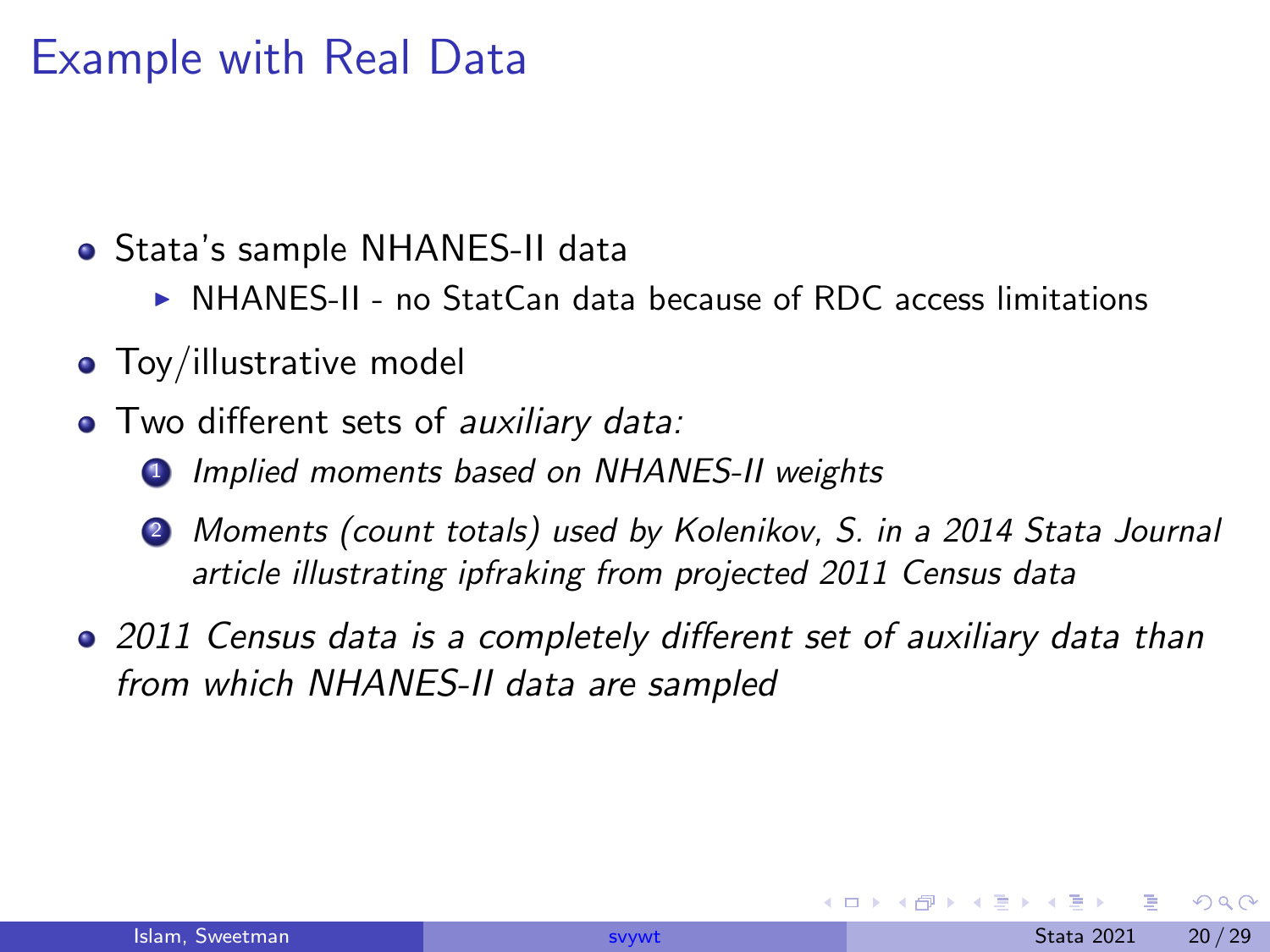```
. svywt obesity i.age20 39 i.age40 59 i.female i.black ///
>i.age20 39#i.female i.age40 59#i.female i.black#i.female, ///
>wtvar(male_age20_39_male_age40_59_female_age20_39_female_age40_59_///
>region1 region2 region3 female black orace) ///
>mom(0.2364 0.1601 0.2484 0.1754 ///
>0.2069 0.2489 0.2653 0.5206 0.0955 0.0253) ///
>mo(logit) pop(117157513)
```
Step 1 Iteration 0: GMM criterion  $Q(b) = .0330127$ Iteration 1: GMM criterion  $Q(b) = .00062789$ Iteration 2: GMM criterion  $Q(b) = 5.982e-06$ Iteration 3: GMM criterion  $Q(b) = 1.482e-08$ Iteration 4: GMM criterion  $Q(b) = 2.936e-13$ 

note: model is exactly identified

**KOD KARD KED KED DE VOOR**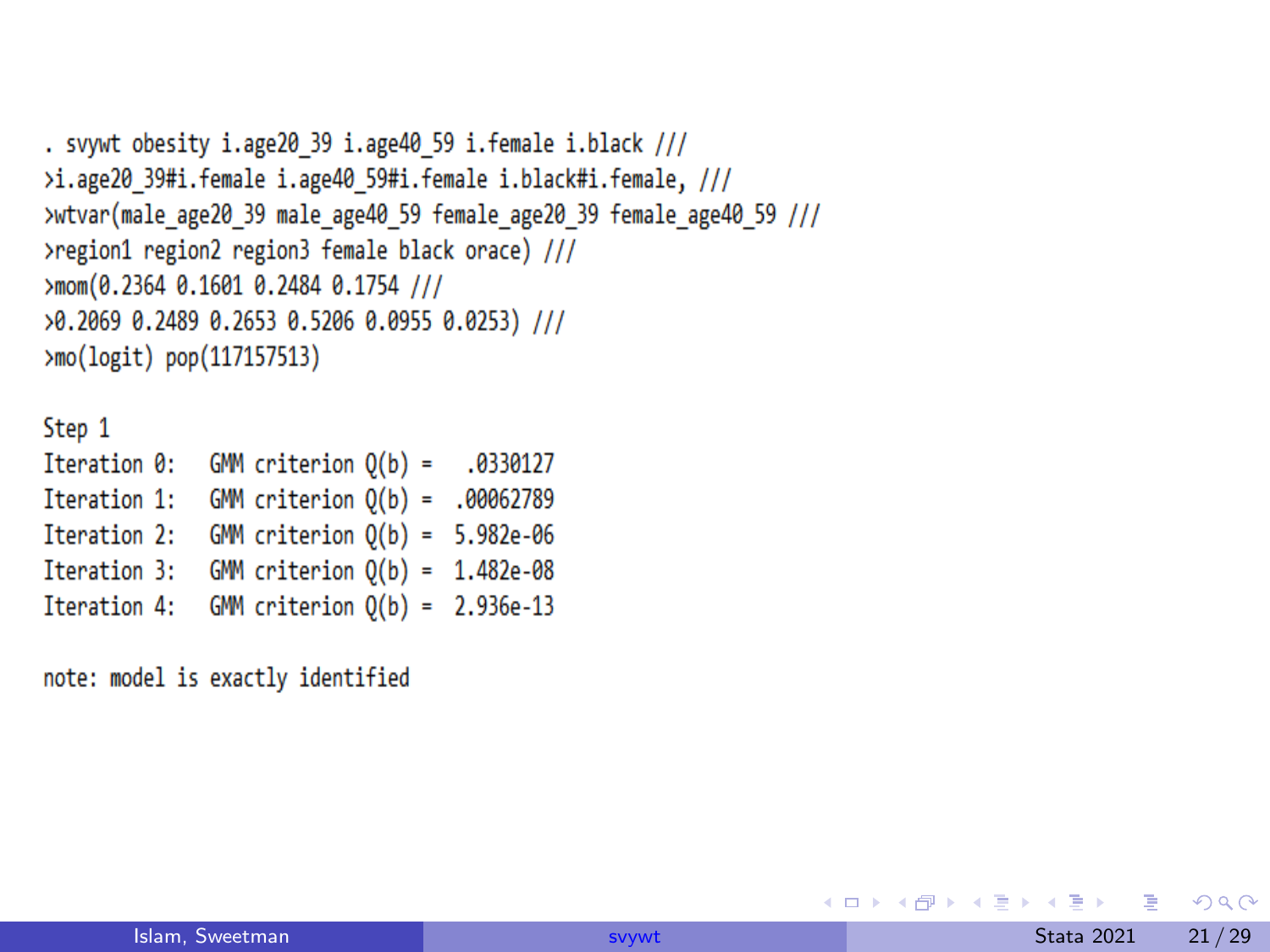| Number of parameters $= 18$<br>Number of moments<br>18<br>$\blacksquare$<br>Initial weight matrix: Unadjusted<br>10,351<br>Number of $obs =$                                |                                                                                                                                       |                                                                                                                   |                                                                                                    |                                                                                        |                                                                                                                                        |                                                                                                                                |  |  |
|-----------------------------------------------------------------------------------------------------------------------------------------------------------------------------|---------------------------------------------------------------------------------------------------------------------------------------|-------------------------------------------------------------------------------------------------------------------|----------------------------------------------------------------------------------------------------|----------------------------------------------------------------------------------------|----------------------------------------------------------------------------------------------------------------------------------------|--------------------------------------------------------------------------------------------------------------------------------|--|--|
|                                                                                                                                                                             | Coef.                                                                                                                                 | <b>Robust</b><br>Std. Err.                                                                                        |                                                                                                    | $z \quad P >  z $                                                                      | [95% Conf. Interval]                                                                                                                   |                                                                                                                                |  |  |
| obesity<br>1.age20 39 $ $<br>1.age40 59<br>1.female  <br>1.black<br>age20 39#female<br>$1\quad1$<br>age40 59#female<br>$1 \; 1$<br>black#female<br>$1 \; 1$                 | $-.328409$<br>.17323<br>.482482<br>.2891128<br>$-.2916567$<br>$-.1878141$<br>.6830749                                                 | .1043887<br>.1058513<br>.0910516<br>.1455402<br>.1356623<br>.1371215<br>.1795611                                  | $-3.15$<br>1.64<br>5.30<br>1.99<br>$-2.15$<br>$-1.37$<br>3.80                                      | 0.002<br>0.102<br>0.000<br>0.047<br>0.032<br>0.171<br>0.000                            | $-.5330071$<br>$-0.0342347$<br>.304024<br>.0038593<br>$-.55755$<br>$-.4565674$<br>.3311415                                             | $-.1238108$<br>.3806946<br>.6609399<br>.5743663<br>$-.0257635$<br>.0809391<br>1.035008                                         |  |  |
| cons                                                                                                                                                                        | $-1.907744$                                                                                                                           | .071204                                                                                                           | $-26.79$                                                                                           | 0.000                                                                                  | $-2.047301$                                                                                                                            | $-1.768186$                                                                                                                    |  |  |
| xh<br>W male age20 39<br>W male age40 59<br>W female age20 39<br>W female age40 59<br>W region1<br>W region2<br>$W$ region3 $\parallel$<br>W female<br>W black<br>W orace I | $-1.632836$<br>$-1.756258$<br>$-1.486732$<br>$-1.656894$<br>.1697596<br>.3775347<br>.2543315<br>$-0635953$<br>.2217372<br>$-.3378578$ | .05756<br>.073151<br>.0537084<br>.0679773<br>.0673058<br>.0606526<br>.0619542<br>.0414605<br>.0661167<br>.1980346 | $-28.37$<br>$-24.01$<br>$-27.68$<br>$-24.37$<br>2.52<br>6.22<br>4.11<br>$-1.53$<br>3.35<br>$-1.71$ | 0.000<br>0.000<br>0.000<br>0.000<br>0.012<br>0.000<br>0.000<br>0.125<br>0.001<br>0.088 | $-1.745652$<br>$-1.899631$<br>$-1.591998$<br>$-1.790127$<br>.0378427<br>.2586578<br>.1329036<br>$-.1448564$<br>.0921509<br>$-.7259984$ | $-1.52002$<br>$-1.612884$<br>$-1.381465$<br>$-1.52366$<br>.3016766<br>.4964116<br>.3757595<br>.0176659<br>.3513235<br>.0502828 |  |  |

#### GMM estimation

Islam, Sweetman [svywt](#page-0-0) Stata 2021 22/29

**Kロト K個 K K ミト K ミト 「ミ」 の Q (^**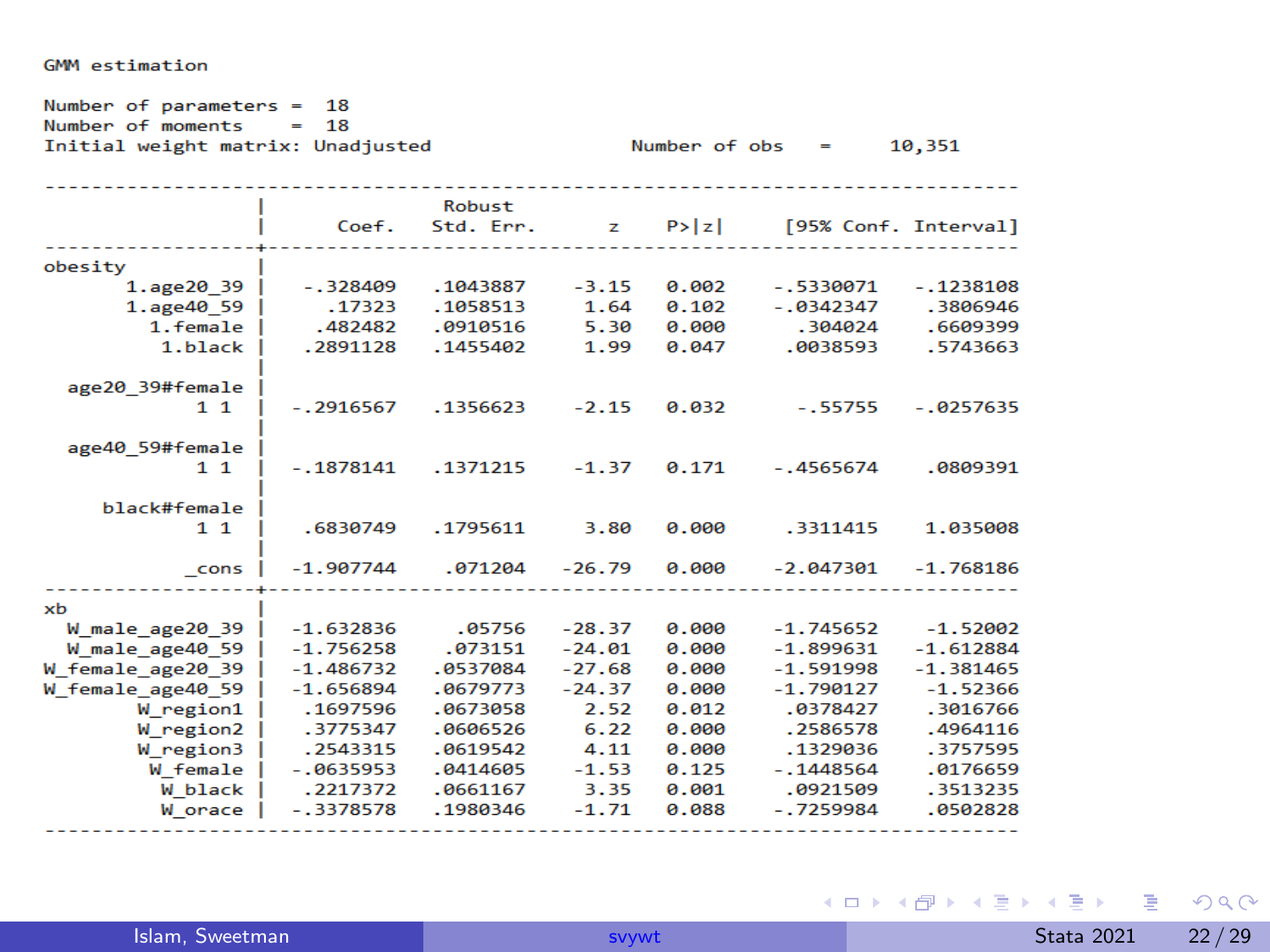Instruments for equation first: 0b.age20 39 1.age20 39 0b.age40 59 1.age40 59 0b.female 1.female 0b.black 1.black 0b.age20 39#0b.female 0b.age20 39#1o.female 1o.age20 39#0b.female 1.age20 39#1.female 0b.age40 59#0b.female 0b.age40 59#1o.female 1o.age40 59#0b.female 1.age40 59#1.female 0b.black#0b.female 0b.black#1o.female 1o.black#0b.female 1.black#1.female cons

Instruments for equation eqn1: cons Instruments for equation eqn2: cons Instruments for equation eqn3: cons Instruments for equation eqn4: cons Instruments for equation eqn5: cons Instruments for equation eqn6: cons Instruments for equation eqn7: cons Instruments for equation eqn8: cons Instruments for equation eqn9: cons Instruments for equation eqn10: cons

 $2990$ 

イロン イ部ン イヨン イヨン 一君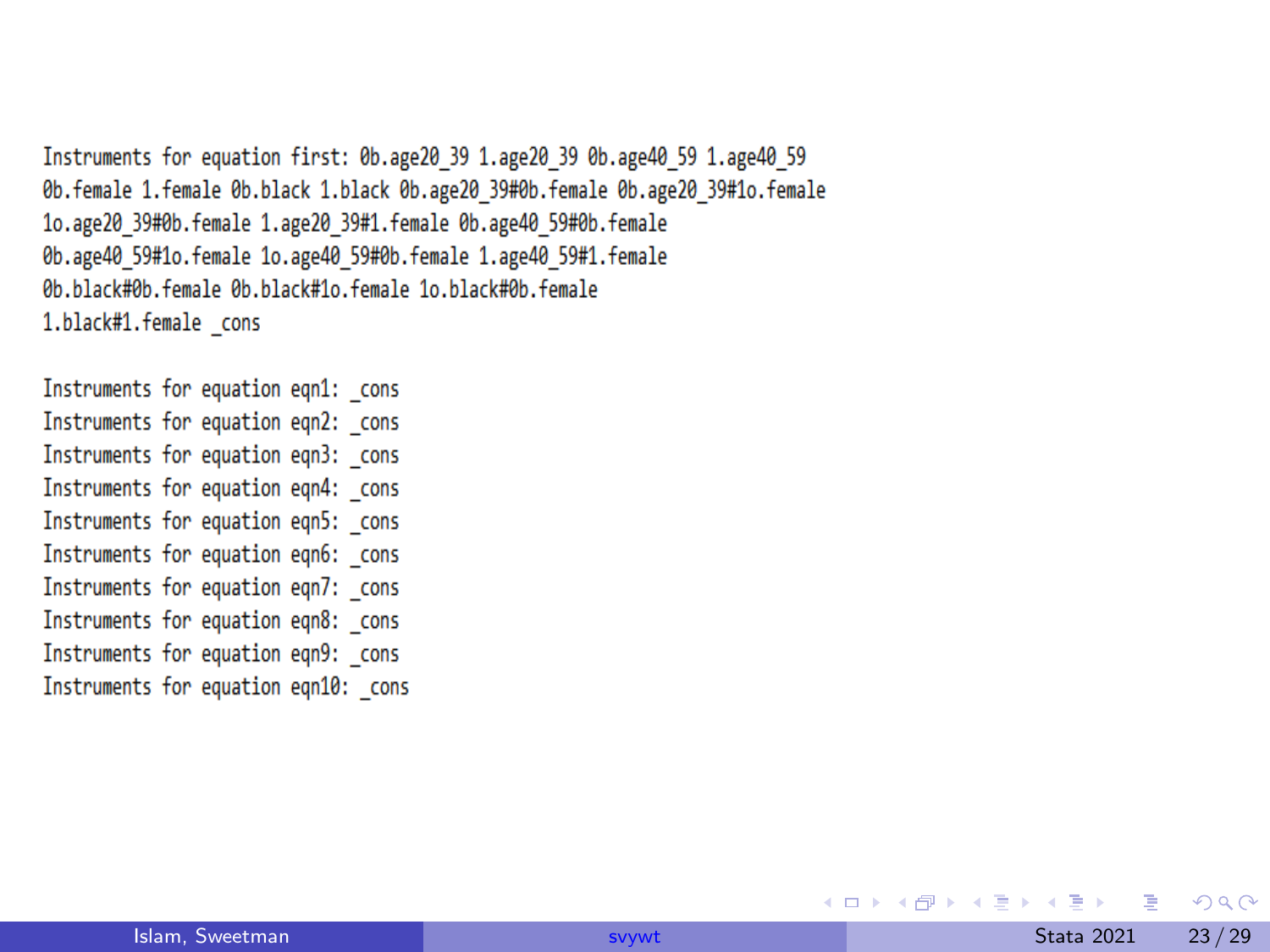|     |             | hiweight   |                 |             |
|-----|-------------|------------|-----------------|-------------|
|     | Percentiles | Smallest   |                 |             |
| 1%  | .1642301    |            |                 |             |
|     |             | .1480108   |                 |             |
| 5%  | .1782058    | .1480108   |                 |             |
| 10% | .1877105    | .1480108   | Obs             | 10,351      |
| 25% | .2214596    | .1480108   | Sum of Wgt.     | 10,351      |
| 50% | .5260476    |            | Mean            | .4341402    |
|     |             | Largest    | Std. Dev.       | .1772344    |
| 75% | .5781396    | .7197252   |                 |             |
| 90% | .6181775    | .7197252   | Variance        | .031412     |
| 95% | .6386414    | .7197252   | <b>Skewness</b> | $-.4250065$ |
| 99% | .6763764    | .7197252   | Kurtosis        | 1.402055    |
|     |             | normweight |                 |             |
|     | Percentiles | Smallest   |                 |             |
| 1%  | .3782881    | .3409287   |                 |             |
| 5%  | .4104798    | .3409287   |                 |             |
| 10% | .432373     | .3409287   | Obs             | 10,351      |
| 25% | .5101108    | .3409287   | Sum of Wgt.     | 10,351      |
| 50% | 1.2117      |            | Mean            | 1           |
|     |             | Largest    | Std. Dev.       | .4082423    |
| 75% | 1.331689    | 1.657817   |                 |             |
| 90% | 1.423912    | 1.657817   | Variance        | .1666618    |
| 95% | 1.471049    | 1.657817   | <b>Skewness</b> | $-.4250065$ |
| 99% | 1.557968    | 1.657817   | Kurtosis        | 1.402055    |
|     |             | popweight  |                 |             |
|     |             |            |                 |             |
|     | Percentiles | Smallest   |                 |             |
| 1%  | 4281.643    | 3858.792   |                 |             |
| 5%  | 4646.004    | 3858.792   |                 |             |
| 10% | 4893.802    | 3858.792   | Obs             | 10,351      |
| 25% | 5773.675    | 3858.792   | Sum of Wgt.     | 10,351      |

|     | Percent11es | SMAILPST |                 |              |
|-----|-------------|----------|-----------------|--------------|
| 1%  | 4281.643    | 3858.792 |                 |              |
| 5%  | 4646.004    | 3858.792 |                 |              |
| 10% | 4893.802    | 3858.792 | Ob <sub>s</sub> | 10,351       |
| 25% | 5773.675    | 3858.792 | Sum of Wgt.     | 10,351       |
| 50% | 13714.59    |          | Mean            | 11318.47     |
|     |             | Largest  | Std. Dev.       | 4620.68      |
| 75% | 15072.68    | 18763.96 |                 |              |
| 90% | 16116.51    | 18763.96 | Variance        | $2.14e + 07$ |
| 95% | 16650.03    | 18763.96 | <b>Skewness</b> | $-.4250065$  |
| 99% | 17633.81    | 18763.96 | Kurtosis        | 1.402055     |
|     |             |          |                 |              |

**Kロト K個 K K ミト K ミト 「ミ」 の Q (^**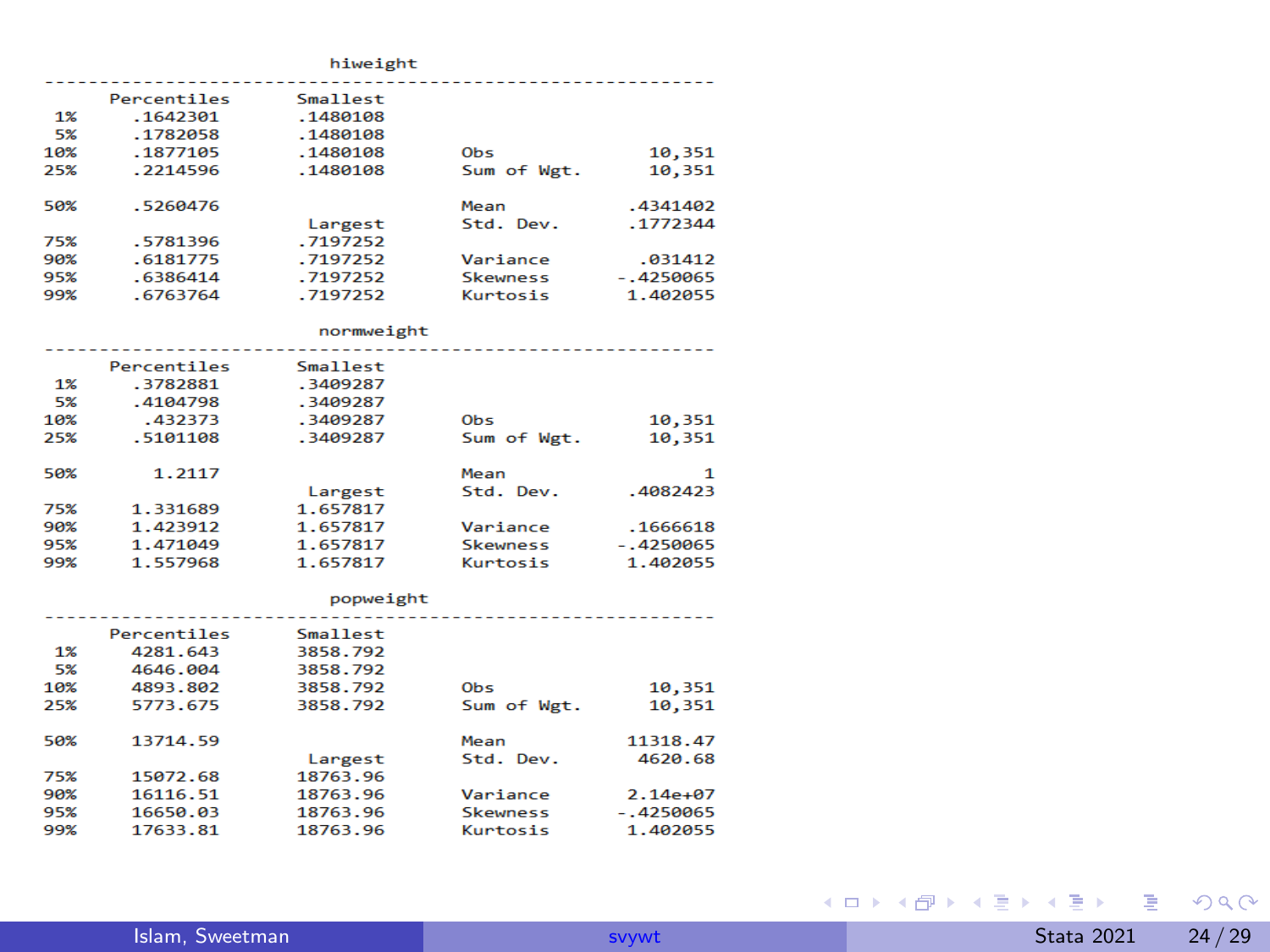$Qc[10,3]$ 

|                 | Samp avg  | Weighted avg | pop moments |
|-----------------|-----------|--------------|-------------|
| male_age2~39    | .18220462 | .2364        | .2364       |
| male age4~59    | .11709014 | .1601        | .1601       |
| female ag~39    | .19862815 | .2484        | .2484       |
| $f$ emale ag~59 | .13051879 | .1754        | .1754       |
| region1         | .20249251 | .2069        | .2069       |
| region2         | .26799343 | .2489        | .2489       |
| region3         | .27562554 | .2653        | .2653       |
| female          | .52516665 | .5206        | .5206       |
| black           | .1049174  | .0955        | .0955       |
| orace           | .0193218  | .0253        | .0253       |
|                 |           |              |             |

r; t=224.63 18:39:42

#### Comparison of estimates using NHANES-II (implicit) auxiliary data

|                      | Unweighted |      | NHANES weighted |      | NHANES weighted ipf |      | NHANES weighted H&I |      |
|----------------------|------------|------|-----------------|------|---------------------|------|---------------------|------|
|                      | Coef       | S.E. | Coef            | S.E. | Coef                | S.E. | Coef                | S.E. |
| age20 <sub>-39</sub> | $-0.34$    | 0.10 | $-0.35$         | 0.12 | $-0.35$             | 0.12 | $-0.33$             | 0.10 |
| age40_59             | 0.17       | 0.11 | 0.15            | 0.12 | 0.15                | 0.12 | 0.17                | 0.11 |
| female               | 0.49       | 0.09 | 0.46            | 0.10 | 0.46                | 0.10 | 0.48                | 0.09 |
| black                | 0.26       | 0.13 | 0.29            | 0.16 | 0.29                | 0.16 | 0.29                | 0.15 |
| $age20_39#female$    | $-0.28$    | 0.13 | $-0.31$         | 0.15 | $-0.31$             | 0.15 | $-0.29$             | 0.14 |
| $age40_59\#female$   | $-0.19$    | 0.14 | $-0.20$         | 0.15 | $-0.20$             | 0.15 | $-0.19$             | 0.14 |
| black#female         | 0.67       | 0.17 | 0.66            | 0.20 | 0.66                | 0.20 | 0.68                | 0.18 |
| cons                 | $-1.90$    | 0.07 | $-1.91$         | 0.08 | $-1.91$             | 0.08 | $-1.91$             | 0.07 |

目

 $\leftarrow$   $\leftarrow$   $\leftarrow$   $\leftarrow$   $\leftarrow$   $\leftarrow$   $\leftarrow$   $\leftarrow$   $\leftarrow$   $\leftarrow$   $\leftarrow$   $\leftarrow$   $\leftarrow$   $\leftarrow$   $\leftarrow$   $\leftarrow$   $\leftarrow$   $\leftarrow$   $\leftarrow$   $\leftarrow$   $\leftarrow$   $\leftarrow$   $\leftarrow$   $\leftarrow$   $\leftarrow$   $\leftarrow$   $\leftarrow$   $\leftarrow$   $\leftarrow$   $\leftarrow$   $\leftarrow$   $\leftarrow$   $\leftarrow$   $\leftarrow$   $\leftarrow$   $\leftarrow$   $\leftarrow$ 

 $QQ$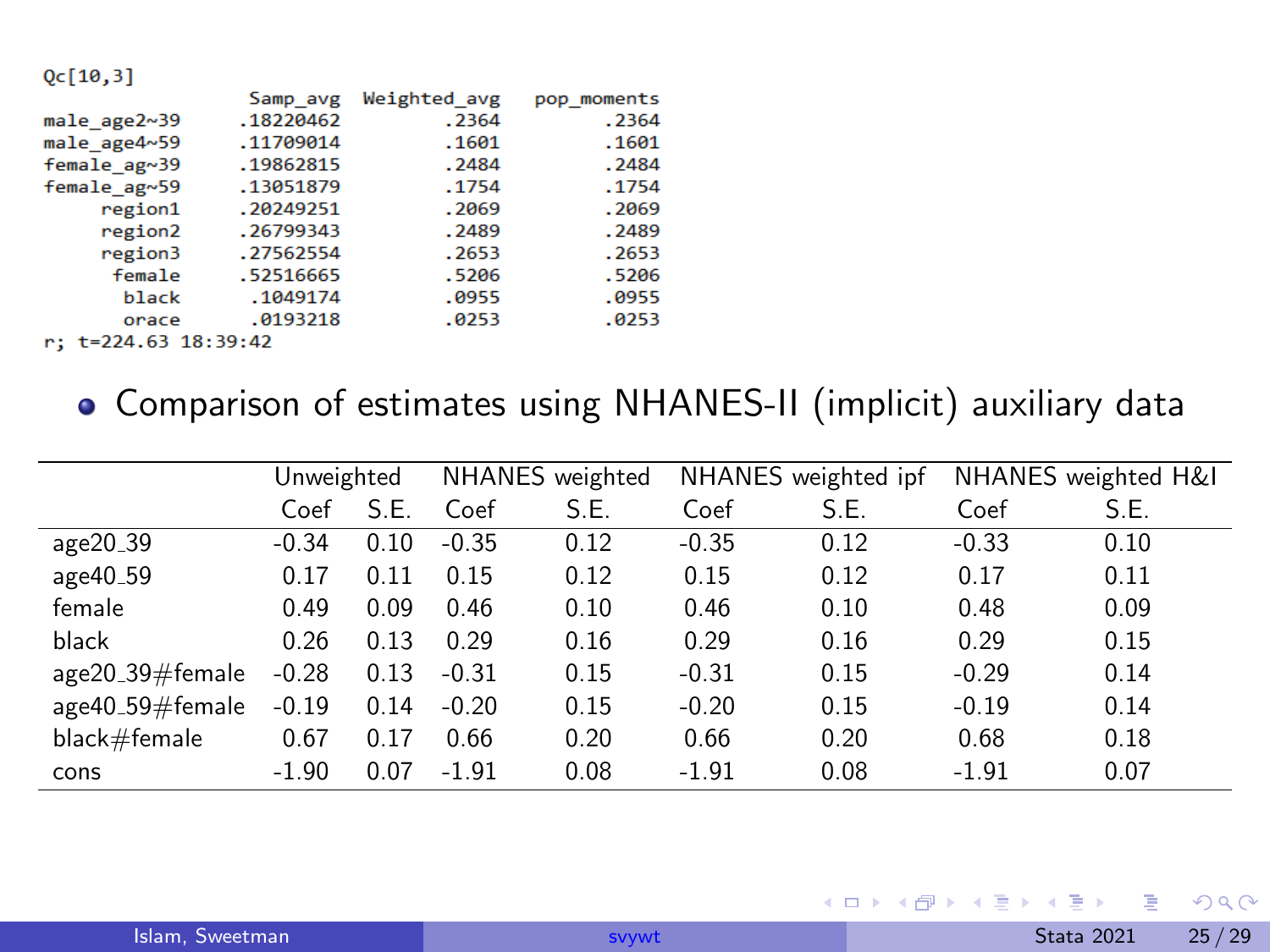Comparison using 2011 census moments same as Kolenikov, S. (2014)

|                    | Unweighted |      | NHANES weighs |      | 2011 moments ipf |      | 2011 moments H&I |      |
|--------------------|------------|------|---------------|------|------------------|------|------------------|------|
|                    | Coef       | S.E. | Coef          | S.E. | Coef             | S.E. | Coef             | S.E. |
| age20_39           | $-0.34$    | 0.10 | $-0.35$       | 0.12 | $-0.26$          | 0.13 | $-0.11$          | 0.12 |
| age40_59           | 0.17       | 0.11 | 0.15          | 0.12 | 0.22             | 0.13 | 0.38             | 0.12 |
| female             | 0.49       | 0.09 | 0.46          | 0.10 | 0.49             | 0.11 | 0.57             | 0.11 |
| black              | 0.26       | 0.13 | 0.29          | 0.16 | 0.38             | 0.17 | 0.32             | 0.15 |
| $age20_39\#female$ | $-0.28$    | 0.13 | $-0.31$       | 0.15 | $-0.41$          | 0.17 | $-0.43$          | 0.16 |
| $age40_59\#female$ | $-0.19$    | 0.14 | $-0.20$       | 0.15 | $-0.23$          | 0.17 | $-0.31$          | 0.15 |
| black#female       | 0.67       | 0.17 | 0.66          | 0.20 | 0.65             | 0.21 | 0.71             | 0.19 |
| cons               | $-1.90$    | 0.07 | $-1.91$       | 0.08 | $-1.99$          | 0.08 | $-2.10$          | 0.08 |

Comparison of weights from different auxiliary data

|               | Mean                | Std. Dev. Min             |      | Max    |  |  |  |
|---------------|---------------------|---------------------------|------|--------|--|--|--|
|               |                     | NHANES (implicit) moments |      |        |  |  |  |
| <b>NHANES</b> | 11318               | 7304                      | 2000 | 79634  |  |  |  |
| ipfraking     | 11318               | 7305                      | 2000 | 79806  |  |  |  |
| H&I           | 11318               | 4623                      | 3693 | 18800  |  |  |  |
|               | 2011 Census moments |                           |      |        |  |  |  |
| ipfraking     | 22055               | 19227                     | 4050 | 338675 |  |  |  |
| H&I           | 22055               | 17561                     | 5679 | 100453 |  |  |  |

4日下

 $QQ$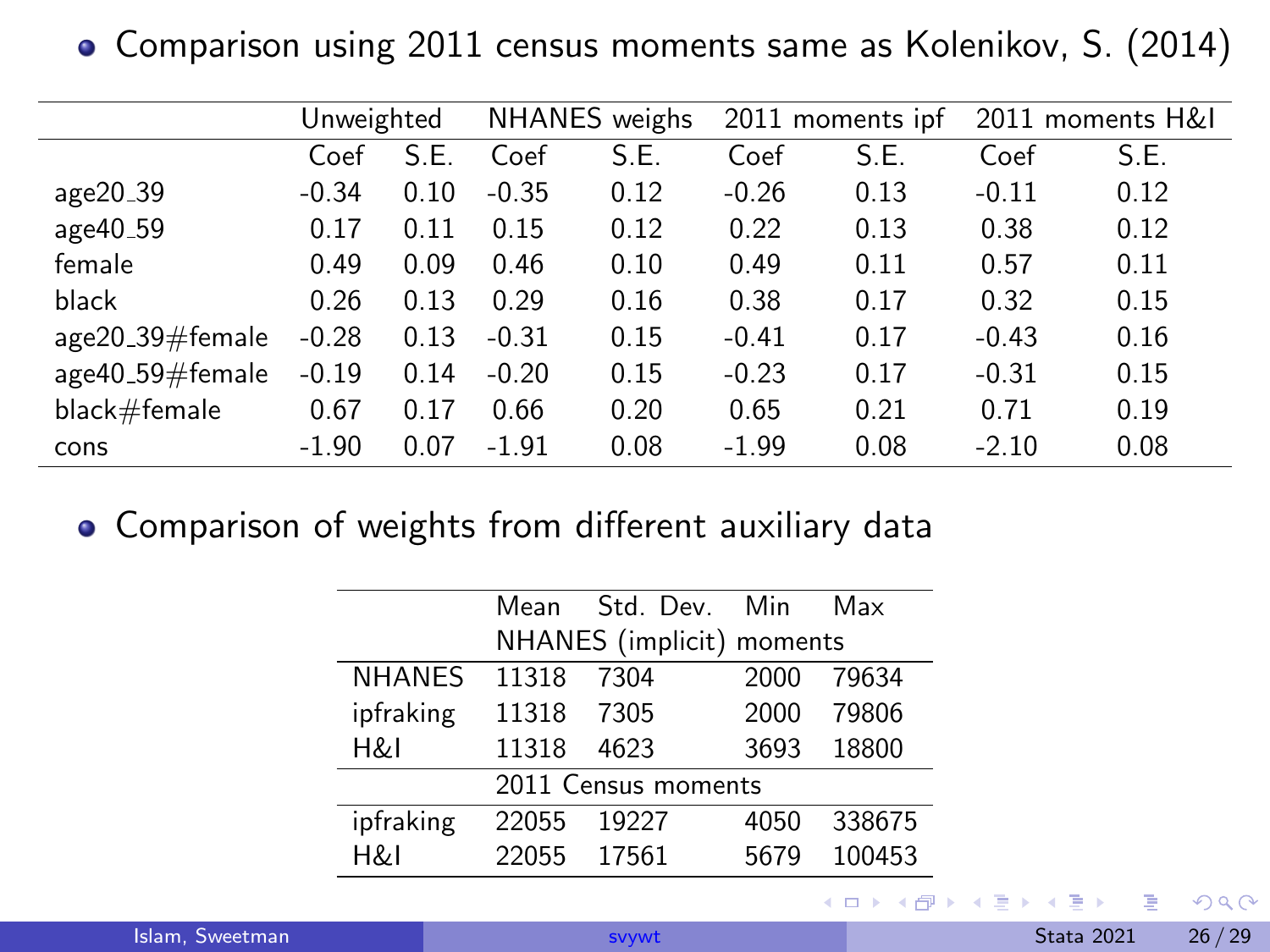## <span id="page-26-0"></span>Conclusions

- H&I performs very well if appropriate moments are provided in the restrictions
- Can perform worse than unweighted without appropriate moment restrictions, which is also true of *ipfraking (or weighting in general)*
- The command we develop is very easy to use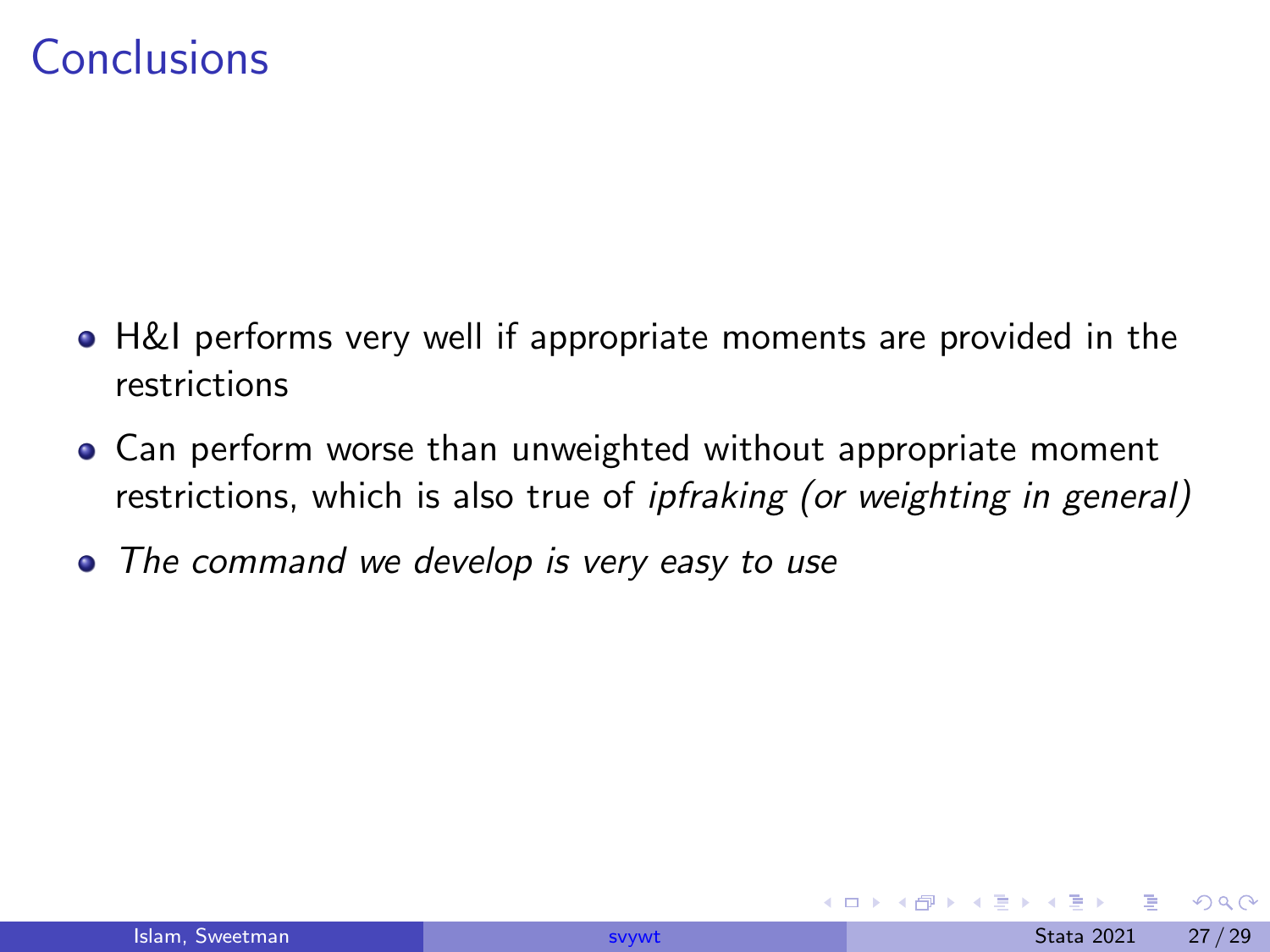# Thanks You

 $299$ 

イロト イ御 トイヨ トイヨ